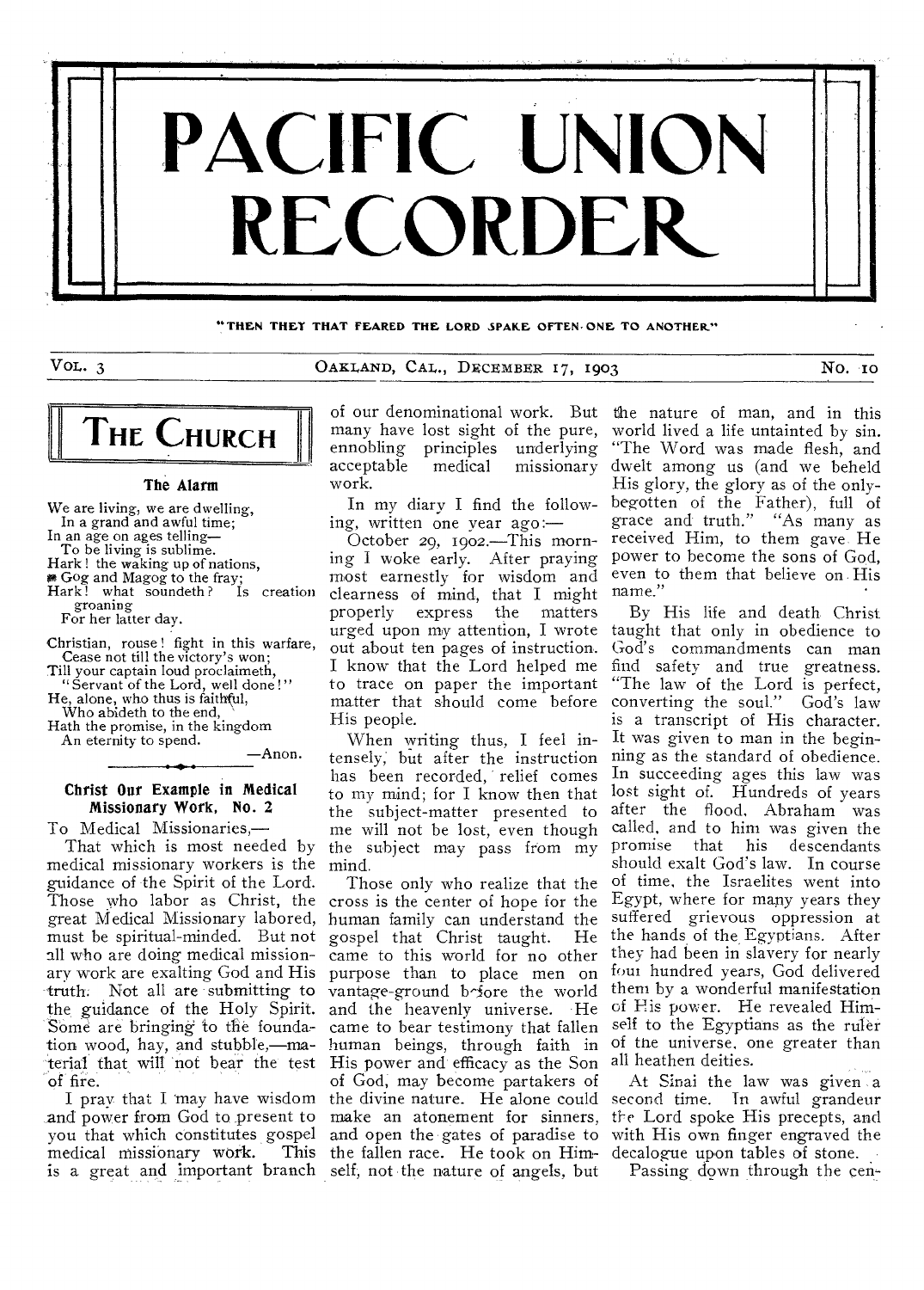turies, we find that there came a as the standard of obedience.<br>Christ came to vindicate the Christ came to vindicate the<br>sacred claims of the law. He sacred claims of the law. came to live a life of obedience to its requirements, and thus prove the falsity of the charge made by Satan that it is impossible for man to keep the law of God. As a man He met temptation, and overcame in the strength given Him from God. As He went about, doing good, healing all who were afflicted by Satan, He made plain to men the character of God's law and the nature of His service. His life testifies that it is possible for us also to obey the law of God.

Never did Christ deviate from loyalty to the principles of God's law. Never did 'He do anything contrary to the will of His Father. Before angels, men, and demons, He could speak words that from any other lips would have been blasphemy: "I do always those things that please Him." Day by day, for three years His enemies followed Him, trying to find some stain in His character. Satan, with all his confederacy of evil, sought to overcome Him; but they found nothing in Him by which to gain advantage. Even the devils were forced to confess, "Thou art the Holy One of God."

#### SELF-SACRIFICE

What language could so forcibly express God's love for the human family as it is expressed by the gift of His only-begotten Son for our redemption. The Innocent bore the chastizement of the guilty. "God so loved the world, that He gave His only-begotten Son, that whosoever believeth in *ifun* should not perish, but have everlasting life. For world to condemn the world; but spirit of self-sacrifice. that the world through Him might be saved. He that believeth on personal Saviour, choosing to be Him is not condemned; but he partakers of His suffering, to live that believeth not is condemned His life of self-denial, to endure already, because he hath not believed on the name of the onlybegotten Son of God."

time when God's law must once sacrifice, for the saving of a lost aries live the new life in Christ, more be unmistakably revealed world. He was treated as we de-when they take His Word as their Christ gave Himself, an atoning serve, in order that we might be guide, they will have a much treated as He deserves. He was clearer understanding of what concondemned for our sins, in which stitutes genuine medical mission-He had no share, that we might be ary work. This work will have a justified by His righteousness, in deeper meaning to them when they which we had no share. He suf-obey the law engraven on tables of fered the death which was ours, which was His. stripes we are healed."

> Christ was tempted in all points like as we are, by the one who stood in loyalty by His side in the heavenly courts. Behold the Son of God in the wilderness of temptation, in the time of greatest weakness assailed by the fiercest temptation. See Him during the years of His ministry, attacked on every side by the forces of evil. See Him in His agony on the cross. All this He suffered for us.

> Christ's earthly life, so full of toil and sacrifice, was cheered by the thought that He would not have all His travail for naught. By giving His life for the life of men, He would win the world back to its loyalty. Although the baptism of blood must first be received; although the sins of the world were to weigh upon His innocent soul; yet for the joy that was set before Him, He chose to endure the cross, and despised the shame.

God sent not His Son into the professed followers revealing the Study Christ's definition of a true missionary: "Whosoever will come after Me, let him deny himself, and take up his cross, and follow Me." Following Christ, as spoken of in these words, is not a pretense, a farce. Jesus expects His disciples to follow closely in His footsteps, enduring what He endured, suffering what He suffered, overcoming as He overcame. He is anxiously waiting to see His

> Those who receive Christ as a shame for His sake, will understand what it means to be a genuine medical missionary.

that we might receive the life ding the Sabbath commandment, When all our medical missionstone by the finger of God, inclu-"With His concerning which Christ Himself spoke through Moses to the children of Israel, saying:—

"Speak thou also unto the children of Israel, saying, Verily My Sabbaths ye shall keep; for it is a sign between Me and you throughout your generations; that ye may know that I am the Lord that doth sanctify you. . . . The children of Israel shall keep the Sabbath, to observe the Sabbath throughout their generations, for a perpetual covenant. It is a sign between me and the children of Israel forever."

Let us diligently study God's Word, that we may proclaim with power the message that is to be given in these last days. Many of those upon whom the light of the Saviour's self-sacrificing life is shining refuse to live in accordance with His will. They are not willing to live a life of sacrifice for the good of others. They desire to exalt themselves. To such ones truth and righteousness have lost their meaning, and their unchristlike influence leads many to turn away from the Saviour. God calls for true, steadfast workers, whose lives will counteract the influence of those who are working against Him.

To every medical missionary worker I am instructed to say, Follow your Leader. He is the Way, the Truth, and the Life. He is your example. Upon all medical missionary workers rests the responsibility of keeping in view Christ's life of unselfish service. They are to keep their eyes fixed on Jesus, the author and finisher of their faith. He is the source of all light, the fountain of all blessing.

A FIRM STAND FOR THE RIGHT

God calls upon His workers, in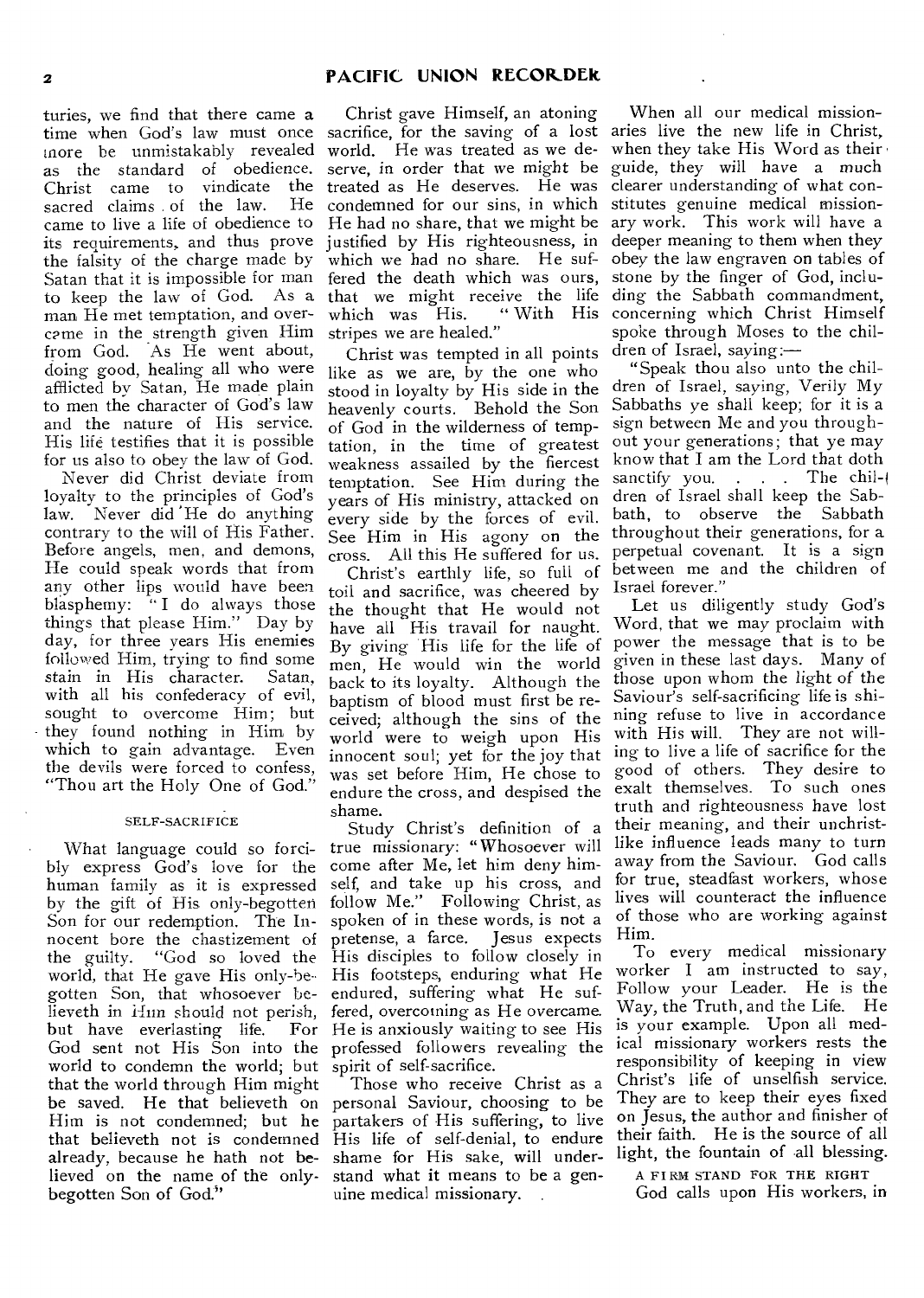this age of diseased piety and per-belief of the truth, might be sancverted principle, to reveal a healthy, tified and redeemed. Let those influential spirituality. My breth-who hold the truth in righteousness ren and sisters, this God requires arouse, and go forth, shod with of you. Every jot of your influ-the preparation of the gospel of Would be bright as the summer, and ence is to be used on the side of peace, to proclaim the truth to Christ. You are now to call those who know it not. Let them things by the right name, and make straight paths for their feet, stand firm in defense of the truth lest the lame be turned out of the as it is in Jesus.

It behooves every soul whose life is hid with Christ in God to true medical missionary work precome to the front now, and to contend for the faith once delivered to the saints. Truth must be defended and the kingdom of God advanced as they would be were Christ in person on this earth. If He were here, He would be drawn out to rebuke many who, though mind of another. God has not 'professing to be medical missionaries, have not chosen to learn of the great Medical Missionary His claim. God requires every man to meekness and lowliness. In the stand free, and to follow the direclives of some occupying high posi-tions of the Word. tions in the medical missionary work, self has been exalted. Until lowers are to reveal their regard such ones rid themselves of every for Christian principles,—loving desire to uplift self, they can not God supremely, and their neighbor clearly discern the character of Christ, nor can they do the work blessing on the pathway of those that He did.

the minds of our church-members, ing the bitter waters in the place of there will be seen in our churches a much higher standard in speech, drink. in ministry, in spirituality, than is now seen. The church-members of the truth, giving all praise and will be refreshed by the water of glory to Him who is One with the life, and the laborers, working un-Father. Let us seek most earder one Head, even Christ, will re-nestly for the heavenly anointing, veal their Master in spirit, in word, the Holy Spirit. Let us have a in deed, and will encourage one pure, growing Christianity, that in another to press forward in the the heavenly courts we may at last grand, closing work in which we be pronounced complete in Christ. are engaged. There will be a healthy increase of unity and love, eth! Go ye out to meet Him!" which will bear testimony to the Lose no time now in rising and world that God sent His Son to die trimming your lamps. Lose no for the redemption of sinners. Divine truth will be exalted; and as it shines forth as a lamp that burneth, we shall understand it Christ, the captain of our salvamore and still more clearly.

mind. It is from God. It is gen-and will be severely tried; but they ate in order that we, through overcome the world."

way.

We are now to unify, and by I asked for the palm branch, the robe, pare the way for our coming King. But let us remember that Christian unity does not mean that the identity of one person is to be submerged in that of another; nor does it mean that the mind of one is to be led and controlled by the given to any man the power that some, by word and act, seek to

When the Holy Spirit controls those who are cast down; sweeten-In every movement Christ's folas themselves; reflecting light and who are in darkness; comforting giving their fellow-pilgrims gall to

Let us increase in a knowledge

The testing truth for this time is suffering. His followers will ennot the fabrication of any human counter the enemy many times, uine philosophy to those who ap-need not despair. Christ says to and just close the heart against propriate it. Christ became incar- them, "Be of good cheer; I have doubt and unbelief." "Behold the Bridegroom comtime in seeking perfect unity with one another. We must expect Trials will come. tion, was made perfect through

The following lines seem to portray the Christian warfare:—

"I thought that the course of the Christian to heaven

glad as the morn.

Thou show'dst me the path; it was dark and rough,—

All rugged with rock, all tangled with thorn;

dreamed of celestial rewards and renown;

and the crown;

I asked, and Thou show'dst me a cross and a grave."

Ellen G. White.

St. Helena, Cal.

Oct. 30, 1903.

#### Murmuring

When doubts and murmurings are expressed because of the trials in the way to the heavenly Canaan, let not the elders, the ministers, the presidents, by their words of unsanctified sympathy, water the seeds of disaffection, and then present them in an exaggerated light to others, as if a terrible rebellion were about to take place, and suppose they are helping the cause of God by so doing. They strengthen the suggestions and temptations of the prince of darkness, and open a wide door for the enemy to enter and take possession of the souls of the people, as he did under the false report of the unfaithful spies.

"The false and cruel words of discouragement spoken by the unfaithful spies were received by the people, and excited them to desperation. They felt they were greatly abused, and they mourned and lamented over therhselves, and manifested distrust of God, forgetting His mighty works in delivering them from the Egyptian bondage, opening the Red Sea before them, and destroying their pursuing foes. Let not one in our ranks be so ungrateful, so forgetful of God, as to repeat the sin of<br>murmuring, rebellious Israel. murmuring, Look up, and if one tells you that things are all wrong, tell him the Lord Jesus knows all about it,

M. H. B.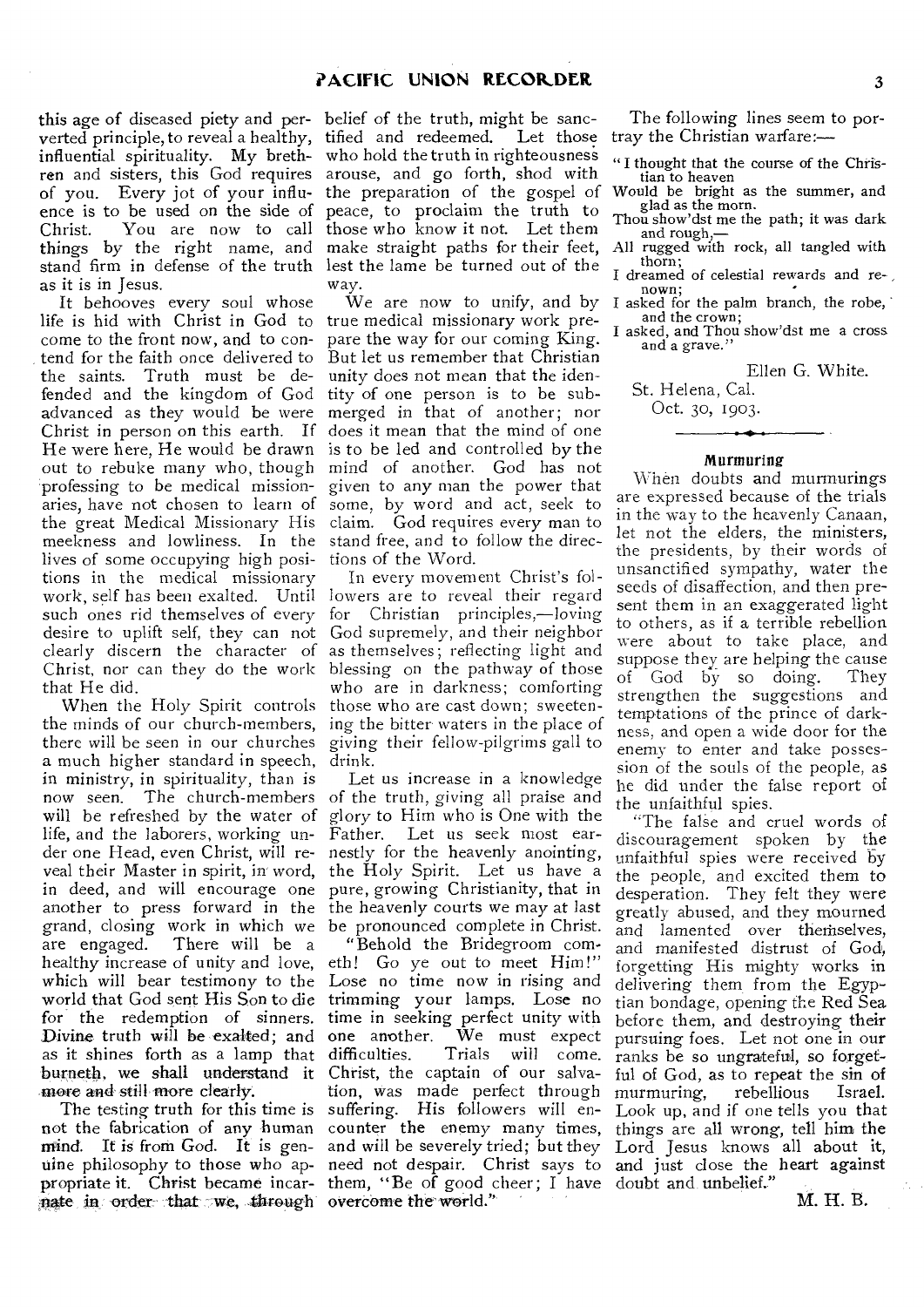#### **A Privilege and Duty**

Recent events have again deeply emphasized the importance of the admonitions that have come to us regarding property matters. Many persons by industry and economy have accumulated means, a portion or all of which they desire and fully intend shall be used in God's service. Frequently their wishes in seize the present golden moments, cisco, Cal. this respect are not carried out because of the failure to take the proper legal steps which are necessary in order that their means shall be applied as they desire. While thus fully determined to consecrate of their means to the Lord's work, they do not appreciate the necessity of making definite arrangements until, in an unexpected moment, they sicken and die, and frequently those who have- no interest in religion take the property.

Some one has truly said that the pathway to failure is paved with good intentions.

subject of property, has said that man with God's money or property "God is displeased with the slack, loose manner in which many of change his stewardship. . . . . His professed people conduct their worldly business. They seem to have lost all sense of the fact that the property they are using belongs to God, and that they must render to Him an account of their stewardship. . . . And it is the for wise improvement? Will his especial privilege and duty of the aged, the feeble, and those who have no children, to place their means where it can be used in the cause of God if they should be to himself and to the cause." suddenly taken away.'

the channels through which His gifts are to flow, to sustain the work which He would have carried forward to the world. He has given them property to be wisely used . . . to support His servants in their labors as preachers and defeated because of lack of proper missionaries, and to sustain the institutions which He has established among us. It is utter folly to de-the trying days of peril and conflict fer to make a preparation for the that are before us. Many a warfuture life until nearly the last hour rior in the great battle of life, whose of the present life. It is also a active work in the field is largely great mistake to defer to answer the claims of God for liberality to His cause until the time comes work and influence; and many of

when you are to shift your stew-those who have been characterized ardship upon others.  $\ldots$ . Those by a spirit of liberality through a who wait till death before making a disposition of their property, surrender it to death rather than to plete a glorious Christian experi-God plainly stated in His Word. If they would do good, they must and labor with all their might, as if fearful that they might lose the favorable opportunity.

Another, in writing upon the Word to save souls. Here is a Those who have the interests of the cause of God upon their hearts should also realize the duty that rests upon them. For we are also told that "many manifest a needless delicacy on this point. They feel that they are stepping upon forbidden ground when they introduce the subject of property to the aged or invalids in order to learn what disposition they desire to make of it. But this duty is just as sacred as the duty to preach the<br>Word to save souls. Here is a in his hands. He is about to Should not Christian men feel interested and anxious, for that man's future good as well as for the interests of God's cause, that he shall make a right disposition of his Lord's money, the talents lent him brethren stand by and see him losing his hold on this life, and at the same time robbing the treasury of God? This would be a fearful loss

And.again, "God has made men has been no one duty that has been It has seemed to me that there more habitually disregarded than that presented in the foregoing statements. Several instances have occurred where excellent intentions to help the cause of God have been imperiled and sometimes entirely counsel and advice.

> Now is the time to prepare for over, may, by the proper disposition of his means, perpetuate his

God. In so doing, many are act-ence by the exercise of wisdom in ing directly contrary to the plan of the use of the means that God has long life of usefulness in the cause of God, may round out and com-E. E. Parlin,

203 Parrott Building, San Fran-

#### **Stop and Think**

To-day, if things go wrong, let me consider whether the wrong is within me or without; and if it is within me, I shall not be disconsolate, because then I can remedy it; and if it is without I shall surely not be disconsolate, because that would do no good. To-day,1 if I am reproached with any mistake, let me first decide whether I am in error; for if I am not, then I shall be glad, because the reproach can not harm me; and if I am justly reproached, then I shall thank God for so faithful friends.

To-day, if I become depressed, let me examine carefully the cause of my depression; then, if there is no just cause, I shall feel ashamed, but relieved; and if I have any genuine grief, then I shall know that God will come especially near to me to help me bear it. Through this day, 0 my Father, Satan will press upon me in many forms, but chiefly in the disguise of my own feelings. Protect me from them, I pray Thee. Grant my reason such shrewdness and my heart such force of cheer that I shall pierce through Satan's black mists to the secret joy of things. Be with my *eyes* to-day that they may see how all is good, in earth and in heaven.—The Golden Rule.

Christ put on man in nature and condition; man should put on Christ in disposition and character. He became partaker of our physical nature. We should be-. come partakers of His divine nature. Christ put on man, that man might put on Christ.

If our sins -be in number as the hairs of our head, God's mercies are as the stars of heaven.- Archibald Syrnson.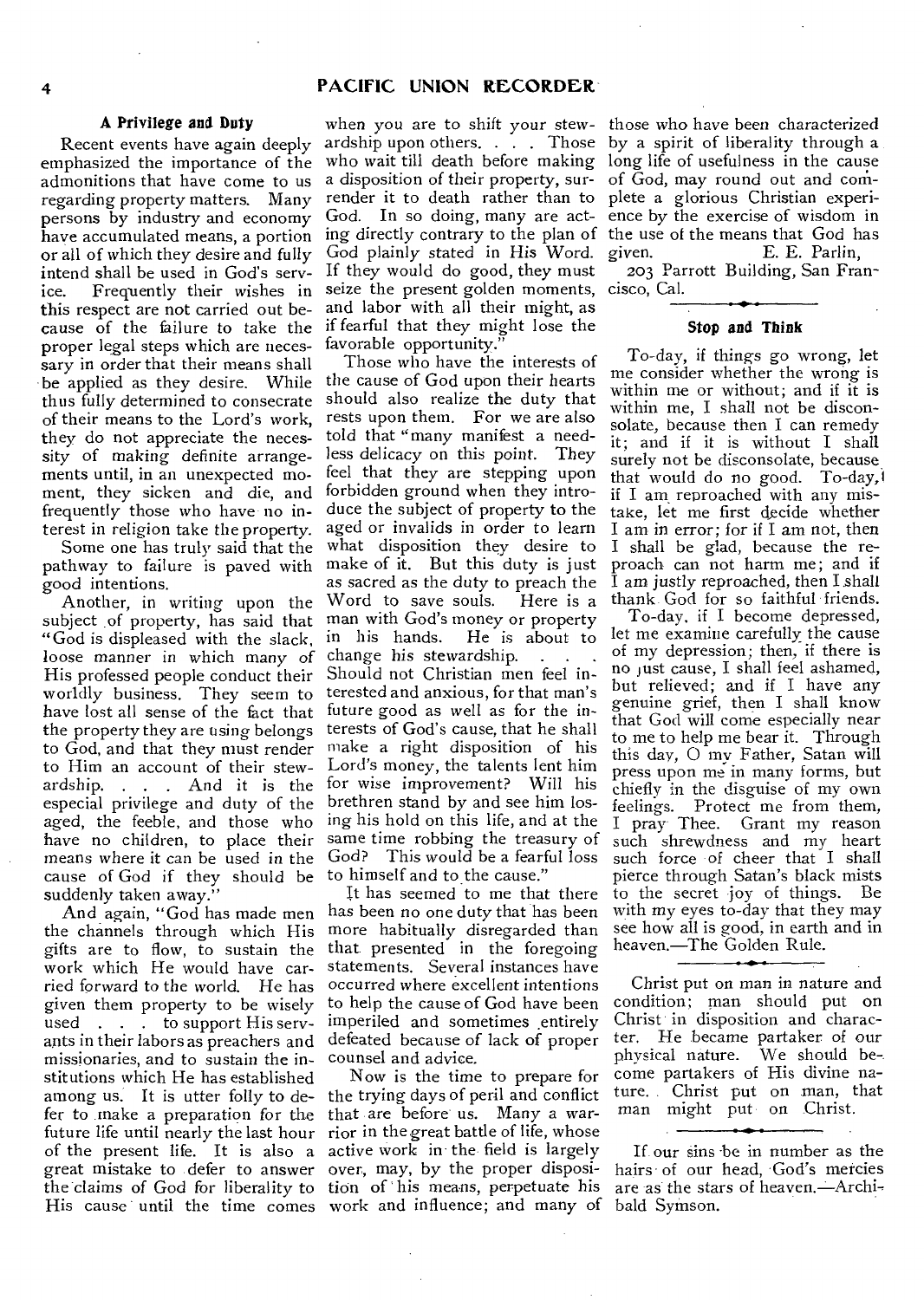## **THE FIELD**

#### Dawson on the Yukon

In July, Elder Dart arrived at Dawson, and after finding that it would be better to hold meetings in that place later in the season, he the last committee meeting I atproceeded to Bonanza, some thirteen miles distant, and opened meetings in a hall. Bonanza, you will remember, is the place where that some will be pleased to hear gold was first found in '97 and '98. In writing, Brother Dart says: "We have held meetings every tendance has been good. We have the things of an unpleasant nature dollars worth of orders on Sunday, had a very interesting series of we have been obliged to encounter. meetings. We expect to hold here Courage is gained by recounting one week more and then we must the gains and not the losses, and make arrangements for winter. We pay  $51\overline{5}$  a week here for a place for meetings. Lights cost us about \$3.00 a week. Our dona- of old we are enabled to say "none tions up to the present time amount of these things move me." to \$50.25. Sunday night the collection was \$7.50. One night we in Mississippi in this way; If there did up five tracts in a package and was one small church in Humboldt offered them at 25 cents each; \$4.00 worth were sold."

speaks of having closed his meet-few scattered companies and Sabings at Bonanza and returned to bath-keepers in San Diego County a small hall on the first floor for put forth here as yet to work one The monthly rental is \$65. The counties, yet the population exentire building can be heated with ceeds the population of all Calione furnace which he purchased fornia, Nevada, and Arizona. for \$85. The location is central, so he expects the meetings, which keep large churches revived as to he will hold during the winter get individuals to do what they season, will be well attended.

about the cost of provisions in this before, we realize that the most northern field, we give the follow-important work, and the work ing from Elder Dart's letter of most imperative, is to take the October 4: 200 pounds flour, message to new fields, to launch \$13.50; beans, 8 cents a pound; 50 pounds sugar for \$4.50; 119 nothing to hinder. pounds potatoes for \$9.5o; canned corn, \$4.50 a case; tomatoes, \$7.00 meetings at this place, and have a case; peas,  $$4.50$  a case.

"Klondyke.", Probably this is.the, only winter Brother Dart will spend

in this section, and we trust our tricity, and warmed by seven large people will often remember him at day to day.

#### Meridian, Mississippi

tended, our president repeatedly I am still a California worker; and from California's workers in Mississippi. So it is with pleasure I take this opportunity to report to though perplexities, loss of loved "light affliction" comes, like one

In a late communication he Fresno, also one in Los Angeles, a meetings, and living rooms above. of the least of the seventy-five though you do not come in person. We might illustrate the situation Jose, a small colored church in

That all may know something ripe for the harvest. As never Ours is not so much a work to can and enter the field already out for a big draught, allowing

Thus we have a picture of some there appears to be an interest conditions that exist in the famous manifest on the part of many. We have just begun- a series of held but six services, yet already We have free use of the Court House which is lighted by elec-

the throne of grace, that he may is  $300$  or more, and we hope to see be given wisdom as he labors from the room full. People are eager Before leaving California, and in truth is being preached here is to admonished me not to forget that Sabbath-keepers have lived for The seating capacity for the truth. One brother who is in business in the place, has been keeping the Sabbath for some years. To tell you he is happy that the express it very mildly. There are other places where one or two years, and they call for a series of meetings. Yes, there are hundreds of places waiting.

night for three weeks, and the at-you. It is not necessary to pen in Meridian, our home, took forty This is one of the best fields for canvassing I ever saw. One brother and, in fact, agents who fear God are doing an excellent work everywhere and all the time.

ones at home, and now and then a advanced in hygienic ideas, and we We do not find people very far are not able at every meal to get the best kind of a diet. We are quite sure three times a day everywhere, to find hot buscuit and molasses.

Dawson where quarters were se- the story would be told. There feel impressed to help us invade cured for the winter, consisting of has scarcely been sufficient work the territory here, write us and we County, a small church near San up here, and we expect next to We hope to see a company raised invade our home city, the best in the state. Mississippi is not a state with large cities, but it contains a host of small ones. If you can suggest how to help even More anon.

H. G. Thurston. Box 246, Meridian, Miss.

#### **SOUTHERN CALIFORNIA**

#### Our Laborers

Since our camp-meeting nearly all of the churches have been visited. In almost every place there is need of faithful labor.

The tent company, recently in Los Angeles, have moved to Florence, where Brethren Fisher and Hare will take charge.

There are six precious souls rejoicing in the truth as a result of the Los Angeles-meeting.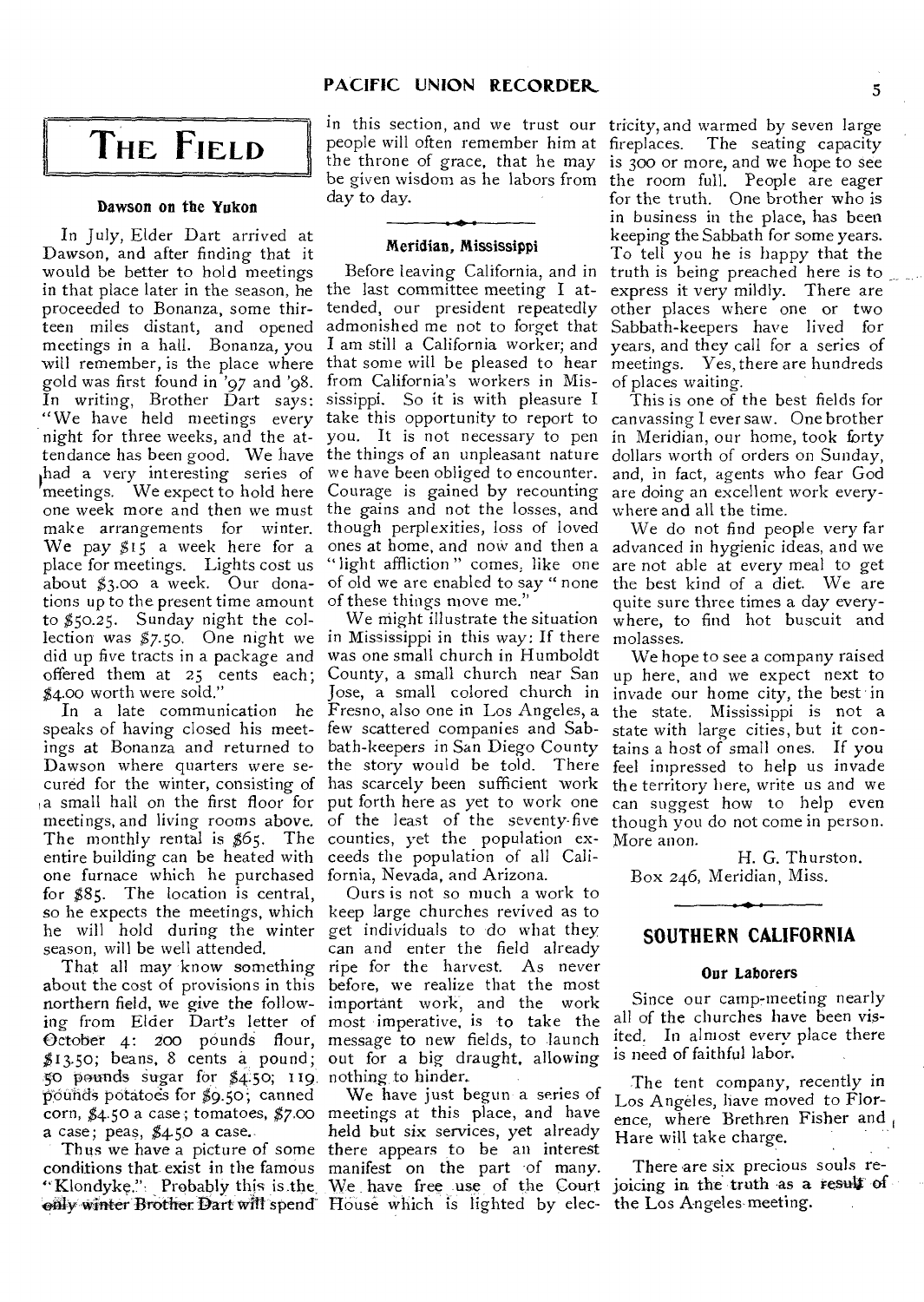ing the churches of San Diego, San and festivals." Pasqual, and Escondido. He has an urgent call for a series of meetings near San Diego which he hopes to fill.

Cheering reports are coming from the missionary meetings held Sabbath and Sunday, November 21 and 22.

#### **Riverside**

The Riverside "Enterprise." of December 7, contained the following notice concerning the work of Elder W. W. Simpson:—

"Evangelist Simpson has been conducting some interesting tentmeetings during the past two months, on the corner of Main and Eleventh Streets, and the meetings are increasing with interest. Last evening Mr. Simpson spoke on temperance. He showed that the original meaning of temperance was self-control, and that a man was not a truly temperate man who could not control himself or his appetite. The evil results of tea and coffee, as well as tobacco and alcohol, were plainly demonstrated. close of the discourse, Mrs. Simpson rendered a very touching recitation, written by her sister, entitled, 'The Converted Rumseller.'

"As a result of the meetings, fifty persons have already commenced the observance of the Sabbath according to commandment which is upon the seventh day of the week, or Saturday.

"At the close of the meeting last evening Mr. Simpson presented to the people the need of a suitable minutes over one thousand dollars were raised toward building a<br>church. A central location has A central location has been purchased near Twelfth and Orange Streets, and work will be special "Signs" canvass, and a with only the Sunday meetings commenced soon upon a neat little church edifice. The meetings still continue. Tuesday evening Mr. Simpson will show the Bible plan of raising money to carry on the work of the gospel truth before our neighbors.

Elder S. Thurstonh as been visit-without the aid of church fairs

#### **WESTERN OREGON**

#### **Conference Funds**

THE TITHE RECEIPTS FOR NOVEMBER.

Albina, \$20.0o; Ashland, \$34-95; Astoria, \$16.20; Blachly, \$38.55;<br>Brownsville, \$10.54; Coquille, Brownsville,  $$10.54;$ \$186.50; Chitwood, \$42.35; Dilley, Burg at the close of this conven-\$18.71; Eugene, \$35.8o; Grants Pass, \$6.45; Gravelford, \$3.00; Hood River, \$10.90; Hopewell, \$49.10; Monitor, \$2.94; Montavilla, \$106.67; Newberg, \$54.28; Portland, \$157.90; Roseburg, \$61.- 26; Salem, \$115.31; St. Johns, \$96.61; The Dalles, \$5.50; Willamina, \$1.75; Miscellaneous, \$7.95. Total,  $$1,083.22$ .

#### RECEIPTS OF TRUST FUNDS FOR NOVEMBER

Australia, \$2.00; Annual Offerings, \$.43; Weekly Offerings, \$27.- 10; Haskell Home, \$27.19; India,<br>\$1.12; Missionary Acre Fund, \$1.12; Missionary Acre Fund, At the \$2.00. Total, \$198.86.

> Nellie Nelson, Sec'y W. 0. Conference.

#### **Ashland and Grants Pass**

held November 20-29, and December 5-6, respectively.

place of worship, and in a few that all went to their homes with worn away and they now seem surrounding places and engaged invitation of some we have held heartily in the exercises. As we Sunday meetings there for several sought the Lord for His blessing He came near to us. We are sure a new determination to work more anxious to hear whatever we have earnestly than ever before to carry for them. the truth to their neighbors.

> number of copies were taken. The and a little visiting during the Lord of the harvest is blessing in week. circulating this paper. We welcome every such opportunity as the special " Signs," to get the

We were sorry that circumstances prevented Elder Burg from being with us, according to appointment, but Brother Pettit came with a large supply of books and tracts, and our people improved the opportunity to secure a supply. At Grants Pass, Elder Webster was with us, and rendered much valuable assistance.

We were glad to welcome Elder tion. He is still with us, holding meetings in the church, which is<br>well attended. J. J. Clark, well attended.

Jacksonville, Oregon.

December 9.

#### **Eugene and Oak Rill**

\$.5o; Foreign Missions, \$9.60; are encouraged by the addition of Southern Field, \$20.50; Second several to the church by letters Tithe, \$71.37; Sabbath-school Of-from churches in the East, but the ferings, \$35.o5; W. W. College work is still hindered by our not Improvement Fund, \$2.00; China, having a church building, or a According to appointments the the city this year; we have thought conventions at these two places were best to work in a quiet way from The work of the message is still onward in Eugene. Some openings for Bible readings are being improved and interest developed. Six hundred copies of the Capital and Labor number of the " Signs " were taken by the church here, and are being sold. The members suitable hall where we can invite the public. Good halls are very scarce and the rent is so high that it is not possible for our company to rent one. On account of this a public effort has not been made in house to house.

Our people turned out well from miles west of Eugene. By urgent Much attention was given to the though it is quite .slow working Oak Hill schoolhouse is seven weeks. At first some were very much prejudiced, but this has We hope for good results from the efforts there,

> Two miles from this schoolhouse two families, four adults and three youths, are now keeping the Sabbath. One of these families has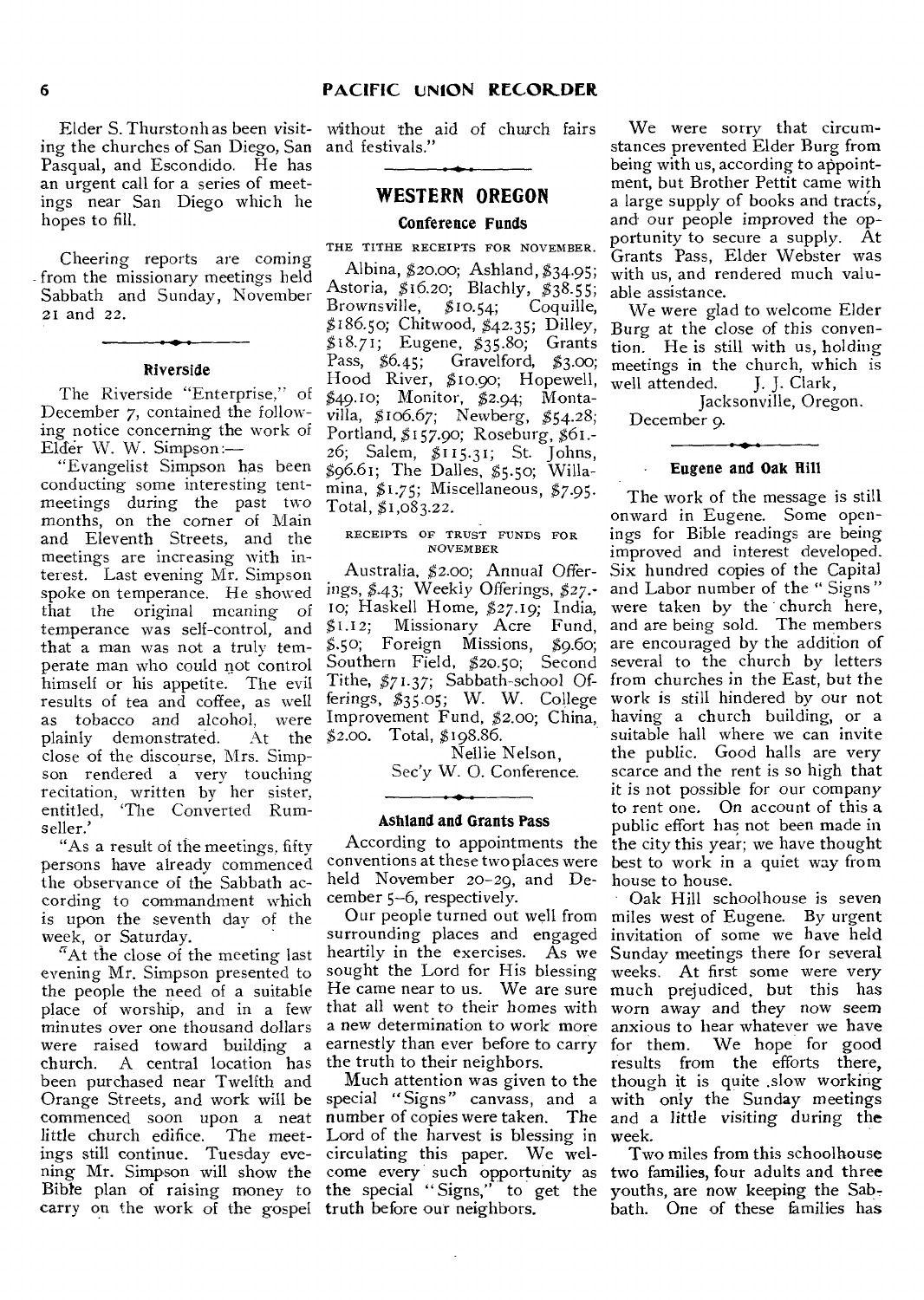had a very interesting experience. When convinced of the truth the parents did not see how they could<br>obey. One Sabbath morning the One Sabbath morning the father hitched up the team to dig the potatoes. The boy's heart was broken, and with tears in his eyes he said he wanted to keep the Grants Pass and Ashland were well Sabbath. His mother told him that he could do so. Crying, he threw his arms about her neck and said he could not do so unless she did too. Soon he went to the field and begged his father not to work. He was told again that he might keep it if he wanted to, but they could not. With sobs and tears he hasten the day of His coming. threw himself down into the fencecorner entreating his father not to work, but that if he would do so he would help him. This was more than the parents could stand, and immediately they laid aside their work, and have kept the Sabbath ever since.

That night they decided to erect the family altar, if the boy, who was only fourteen years old, would lead in prayer. He did so; and it would do your hearts good to hear each member of that family pray. Thinking it would be an encouragement to other young people, I have related this experience. 0 that more young persons might give their hearts to God and thus be a help to those around them.

E. W. Webster.

#### News Items

Dr. Albert Carey, who has been laboring in our conference for the last two years, has accepted a call to connect with the work in the southern field as superintendent of the Hildebran (N. C.) Sanitarium. We wish him God-speed in his labors there. The Western Oregon Conference paid Dr. Carey's traveling expenses to his new field, in this way helping one of the very needy fields.

Elder Burg's plan to attend the Missionary Convention in Western Oregon were somewhat interfered Thursday, November 26. Sister its columns, may reach everybody. adopted:

Burg will remain with her mother for a few months' visit; but Elder Burg will return to attend the convention at Roseburg and Eugene. We pray God to sustain those who have been thus sadly bereft.

The missionary conventions at attended by our people of these sections. A spirit of deep consecration was manifest throughout these meetings. We trust that the conventions now being held will mark a new era in missionary operations among our people everywhere. Let us so work as to

Two new churches in this field will soon be ready for dedication, one at Roseberg and the other at Hopewell. The exact time has not yet been fixed for these services.

It is expected that Elder Smith Sharp, of the Southern Union<br>Conference. will visit Western Conference, will visit Oregon some time during the month of February to make personal appeal in behalf of the needy southern field. We believe it is in harmony with the instruction the Lord has sent us that we open our hearts to this solicitation from the<br>long-neglected South. We are long-neglected South. sure that our people will be laying up something against the time when Elder Sharp comes among us, so that his appeal may meet with a liberal response.

with by a sudden call to attend the months. This is done so that a cember 7 and 8, the following sugfuneral of Mrs. Burg's father, at series of special articles by Sister gestions for the "Object Les-Fresno, by the 8:30 P. M. train, White, which are now running in sons" campaign were unanimously We have urged the several church-school teachers in the conference to send to the "Recorder" reports of their work. We trust that our people will not be disappointed in looking for such reports. And the same in the case of all our conference laborers. Our people want to hear from them. We have urged and now do so again that they all report regularly to the "Recorder" and thus help make it of the interest to its readers that it ought to be. The conference has assumed the burden of supplying every family of our people with this paper, i. e., those who are not now taking it, for a period of three Conference Committee, held De-

And we want all to get acquainted with this excellent paper. We will take the matter up with all, and urge you to place your subscription. Those who are getting the paper at the expense of the conference (which is no small item) should surely show appreciation by cooperating with us to build up the " Recorder."

We will not send many personal notes this week, as we have urged our workers to report their work. We look for results.

Missionary Department Western Oregon Conference.

#### **CALIFORNIA**

#### Notes

The special "Signs" work is on, and has reached the 34,000 point. Do not forget that 50,000 is our mark.

In ordering the special "Signs" please accompany every order with cash.

Do you receive the weekly visits of the "Review and Herald?" If not, why not?

A copy of the "Signs on Capital and Labor has been mailed to all the editors in our field. We are now mailing a copy to each of the public school teachers, and will need additional funds if all these are reached. Remember that we have 8,000 public school teachers in California, and it costs us three cents to mail each of these a copy, therefore we will need \$240.00 for this work alone, so let the donations for this work continue.

Watch the "Pacific Union Recorder" for the special articles from Sister White. These are of great importance at this time.

Let all workers in the conference be sure to report promptly from time to time the success of the work in their district.

At a meeting of the California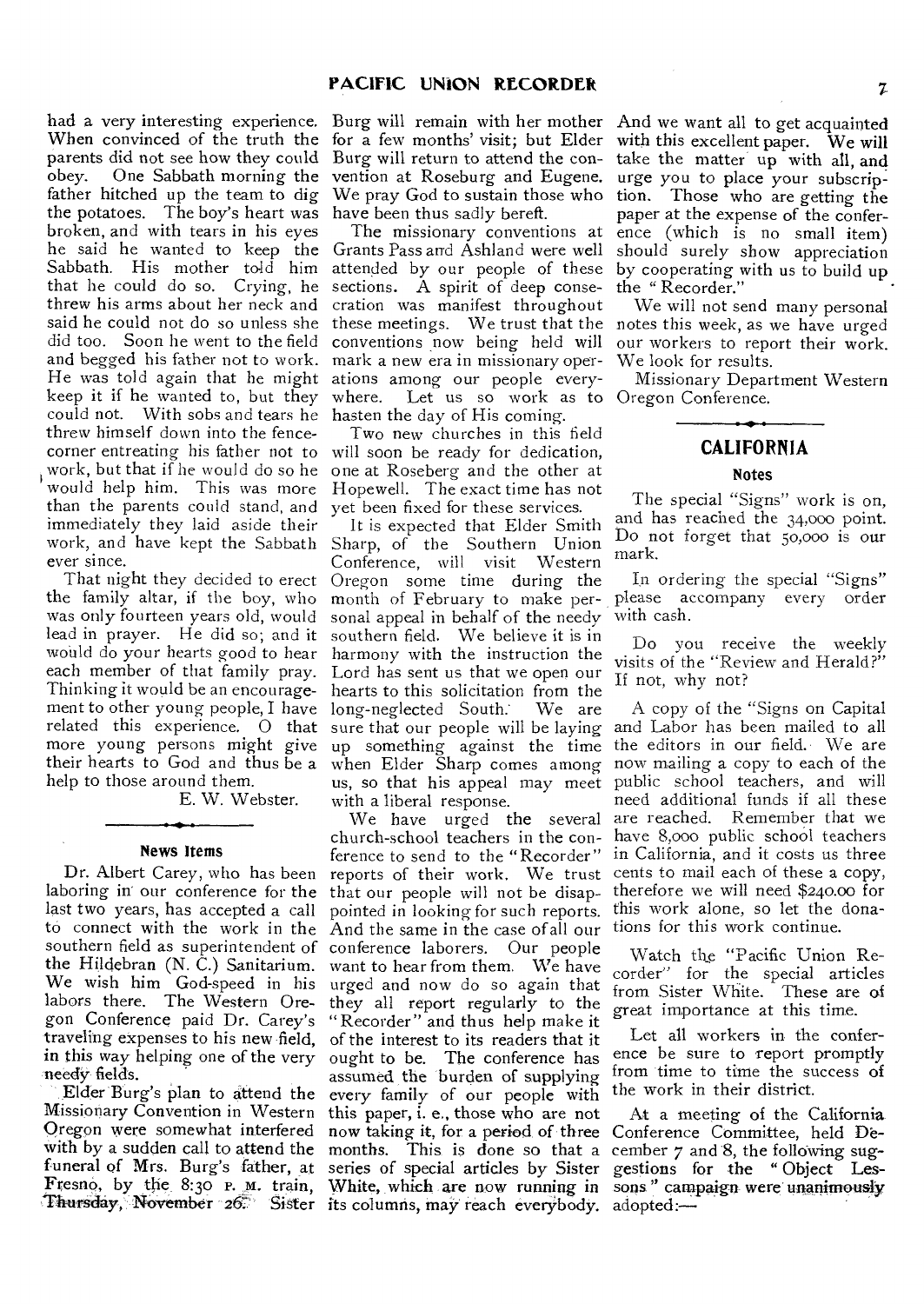i. That the work of completing the sale of "Christ's Object Lessons"' be carried on in our churches in connection with their regular missionary work.

2. That steps be taken to start the "Object Lessons" work in connection with the canvass for the special number of the "Signs."

3. That the importance of finishing the "Object Lessons" work and laying plans for the same be presented to our churches at some favorable time during the week of prayer.

4. That all of our conference laborers *give* special attention to the organization of the "Object Lessons" campaign, and the completion of this work during the months of December and January.

5. That they encourage our brethren and sisters to take hold of this work, not only by precept, but by example.

6. That our dictrict leaders and other laborers present to the churches the importance of finishing the "Christ's Object Lesons" campaign in a business-like way, and that our churches be encouraged to lay plans for selling their full quota, six books per member.

7. Ihat a special effort be made to collect money on the books that are now placed in the churches, and that our brethren be urged to pay for all books received in future deliveries.

8. That the final limit set for the payment of books be June i, 1904.

We are in need of canvassers who mean business, and who desire to enter the work to stay. If you are of that kind, drop us a line.

Elder M. C. Israel writes from Sonora, where he is laboring, that three heads of families have commenced to keep the Sabbath, and others are interested. So the good work goes on.

A. S. Kellogg.

that perish goes with them 'to ever."

#### Conference Funds.

THE TITHE RECEIPTS FOR NOVEMBER.

Alton, \$27.75; Arcata, \$21.25; Bakersfield, \$4.43; Berkeley, \$12.02; Buckeye, \$15.75; Burrough, \$37.50; Chico, \$5.30; Crows Landing, \$65.00; Eureka, \$32,50; Ferndale, \$78.50; Armona, \$198.40; Healdsburg, \$666.08; Lindsay, \$6.20; Lockwood, \$23.20; Mendocino, \$10.00; Monterey, \$8.00; Napa, \$118.60; Oakland, \$1,153.65; Redding, \$45.00; SanFrancisco, \$201.80; San Jose, \$107.72; San Luis Obispo, \$5.00; Santa Rosa, \$6.25; Susanville,  $$38.08$ ; Vacaville,  $$145.50$ ; Watsonville, \$276.07; Woodland, \$28Ao; Dinuba, \$140.00; Personal,  $$48.60.$  Total,  $$3,526.65.$ 

RECEIPT OF TRUST FUNDS FOR NOVEMBER

Southern Field, \$10.00; Healdsburg College repairs, \$4.35; Foreign Missions, \$148.95; Home of Friendless, \$174.16; S. S. Offerings, \$83.33-

J. D. Rice, Secretary, California Conference

#### Missionary Campaign Items

We have received many letters similar to the following, just received from Elder M. C. Israel, telling of excellent success in the effort to circulate the " Capital and Labor" issue of the "Signs" :-

" I shall have to send for more papers, as we have only eighty yet. Jessie and I have canvassed every house in Columbia, Stent, Mine that employs 200 men, He paid for too copies and took about 300-papers: Have received last us only a day or two. Please had taken too many. We told him send me without delay 200 copies he could certainly do so if he dehave sent for fifty 'copies; but **I**  think they will need more."

for the special "Signs," some of until he returned. The next morn-And the work is only begun. jubilantly told us that he had al-

Up to date the California Tract Society can report a sale in its territory of about 34,00o copies. We have set our stakes for a circulation of not less than 50,000 copies. We have faith to believe that this result can be attained. This will mean not only the reaching of 2.50,000 readers in California (a paper is usually read by about five persons), but also the securing of many permanent subscribers for the paper.

Dr. E. L. Paulding, of Arroyo Grande, writes under date of the 8th., inst:—

" I have been out with the special 'Signs,' and have sold thirty-eight copies. If every Seventh-day Adventist had done as well during the past ten days, we would have sold, nearly 2,000,000 copies. The papers sell easily, and great blessings are in store for those who sell."

Elder E. J. Hibbard sent us an order for 1,000 copies, for the use of himself and son in San Francisco.

Ruby Chamberlain, a boy of twelve years, member of the Alameda church school, has sold 205 special " Signs" to date. Thursday he sold 74 copies; Friday (two hours' time), 36 copies; and he thought that his Sunday's work was a failure because he had sold "only 63." This shows what the young people can do, and are doing, in this campaign.

"Whose heart is fixed on things are responding liberally with orders' decided to leave the money with us death; whose heart is fixed on the-the small churches ordering even-ing he called bright and early for Living One lives with Him for- as many as 2,000 and 3,000 copies. the fifty copies he had left, and left, and have not canvassed Sonora Oakland, among the many that Chinese Camp, Eagle-Shawmut and fruit from house to house. Jacksonville on the Tuolumne them home. The next morning River, and Jimtown. Have sold he came back to the Tract. Society 385 papers. We have enough to return fifty copies, as he felt he more. • Our folks in Tuolumne sired, but advised him to think The churches in this Conference half of his 100 copies with us, but During our convention here in called for their "Signs" was an aged brother who sells vegetables office and asked if he could not again, before giving up his effort to sell too copies. He finally left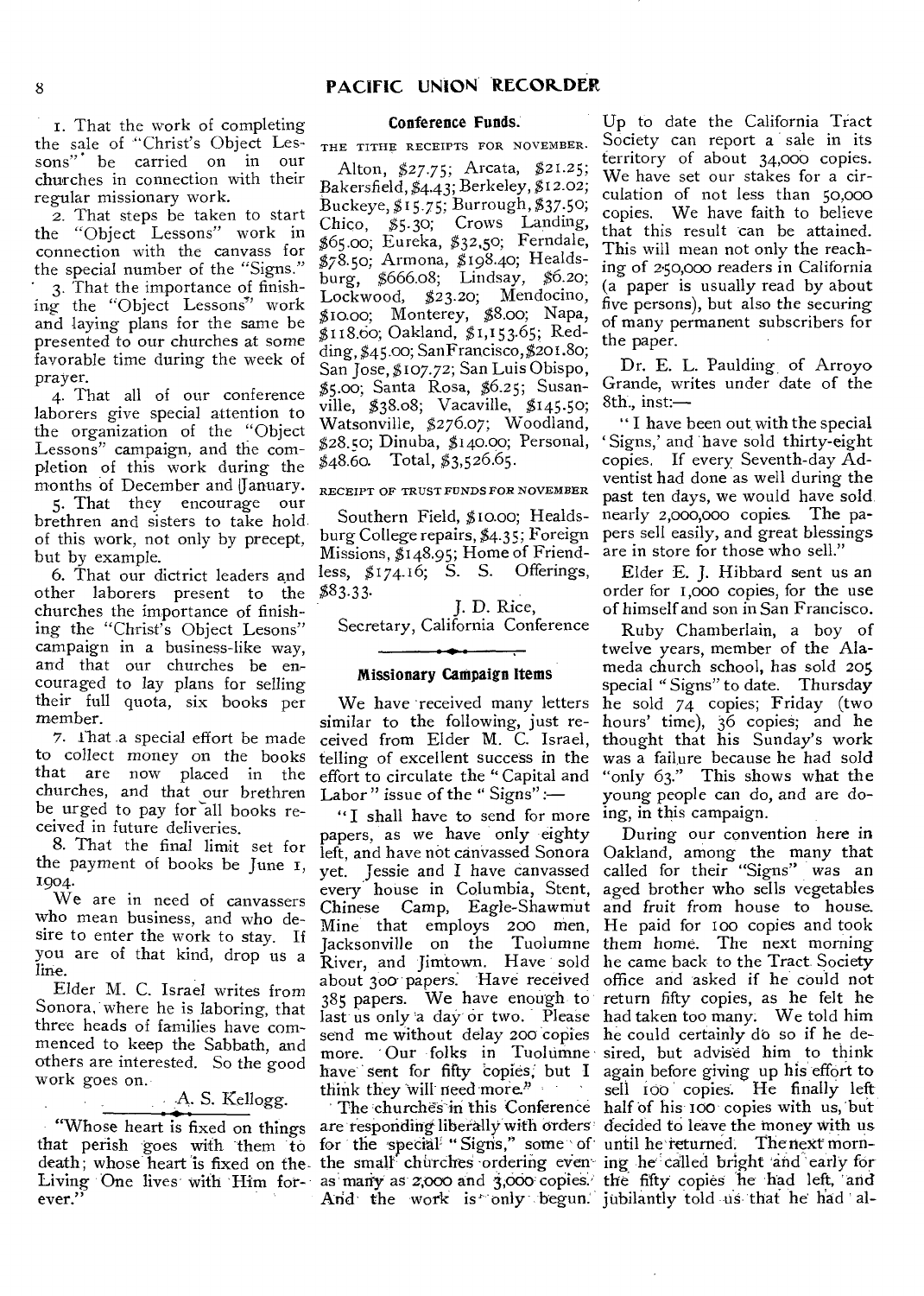remaining copies.

In order to "help start the ball rolling"; as he put it, in the Healdsburg church, Brother G. W. Mills arose in the missionary meeting and showed his interest in the campaign by ordering 500 copies of the special "Signs." Truly the Lord is arousing His people as never before to a realization of what it means to carry the third, in and buy the paper. One man angel's message to the world.

Brother Andrew Brorsen is selling hundreds of copies of the Capital and Labor "Signs" to those not of our faith in Vallejo and Napa Junction. His invariable testimony is that "the paper sells itself."

The Healdsburg church generously offered to assist as many of the Healdsburg College students as desired to go to other towns and sell the special "Signs," by giving them what papers they needed. This enabled the students to meet their traveling expenses. Among those who went out to sell the paper was the son of Rev. B. Fay Mills, who is now attending our college.

The writer has found no difficulty in placing the Capital and Labor "Signs" on sale at most of the news stands in Oakland. At the Broad Guage and Narrow Guage depots many copies are being sold. We prepared special posters calling attention to the picture on the first page, etc., and these are being used by the newsdealers. The Narrow Guage depot news dealer recently sold out his supply of "Signs" and was even obliged to pull down the copy used as a poster, and sell that.

We visited the Stanford University Book Store not 'long ago, and after a few minutes' conversation, succeeded in placing the special " Signs" on sale there, where every university student goes to secure. his books and other necessary<br>school supplies. The manager school supplies. The manager the many details of the work in the informed the undersigned that the Union and State Conferences. book store usually handled only Hence, the need of a Union Conthe 'magazines and periodicals ference" paper. ' published by the University itself.

ready sold fifty and needed the an aged lady of eighty-nine years, sent for twenty-five copies, sold them, and has just ordered twentyfive more. It should be remempapers in a country district where in the denomination, and the "good the houses are few and far between.

Hundreds of people stop in front of our store window in Oakland nomination. and gaze at that striking picture on the cover. Many of them come recently stepped in and said he wanted to buy "that picture." He was surprised when we told him he could have the picture and the paper besides, for only five cents.

Brother C. H. Jones, manager of the Pacific Press, informs us that the employees of the publishing house will themselves use about 5,000 copies of the special "Signs."

In a future issue of the " Recorder " we hope to publish a complete list of the churches that have ordered this number of the "Signs," giving the membership of each church and number of papers ordered.

The Missionary Conventions held throughout the United States Sabbath and Sunday, November, 21, 22, have been a grand success so far as the California Conference is concerned. As was predicted, they have resulted not only in a soul-stirring campaign with the special " Signs," but also in arousing our people to distribute and sell the printed page as never before.

We feel certain that the following suggestions. if carried out by our people in this Conference, will prove of great benefit both to themselves and the cause:—

I. Let each reader of the "Recorder " secure at least two new subscriptions for the "Recorder" during the next two months. Owing to its limited space, the "Review and Herald," our general church organ; is unable to print

Sister M. F. Brown, of Glenburn, third'angel's message and its pro-2. To keep in touch with the

bered that this aged sister sells her ous issues are continually arising gress in foreign lands and in the home fields, every Seventh-day Adventist should subscribe for the- " Review and Herald". Tremendold Review " will tell you the "family news" of the entire de-

> 3. Let every church member see that his church takes a large club of the " Signs of the Times,' year in and year out.

4. Let us all do our very best to finish selling our quota of " Christ's Object Lessons" by at least June I, 1904. Let all books on hand be settled for by that date. The prospects are good that if our people will rally to the work in this final campaign with " Christ's Object Lessons," the debt against Healdsburg College will, on June I, 1904, be a thing of the past.

5. Let our valuable tracts and small books be sold, in connectiou with the interest awakened by the special "Signs."

For further information, suggestions, etc., address, California Tract. Society, 306 San Pablo Ave., Oakland, Cal.

> A. J. Bourdeau, Sec'y-Treas.

Christian joy is a Christian duty. Showing gladness of heart is one way of honoring the Lord. Who has a better right than a child of God to be overflowing with thanksgiving and cheerfulness at all times?—H. C. Trumbull, D. D.

Only that is to be preserved which we can take with us into our ark. Only that is to pass into our life which we can retain while we are in true connection with Christ, and which we think can help us to live as His friends, and to serve Him zealously.--Dr. Marcus Dods.

"We must have life from and in Christ, or we lack life. We must feed on Christ daily, or .we famish. This is the truth of truths in the gospel."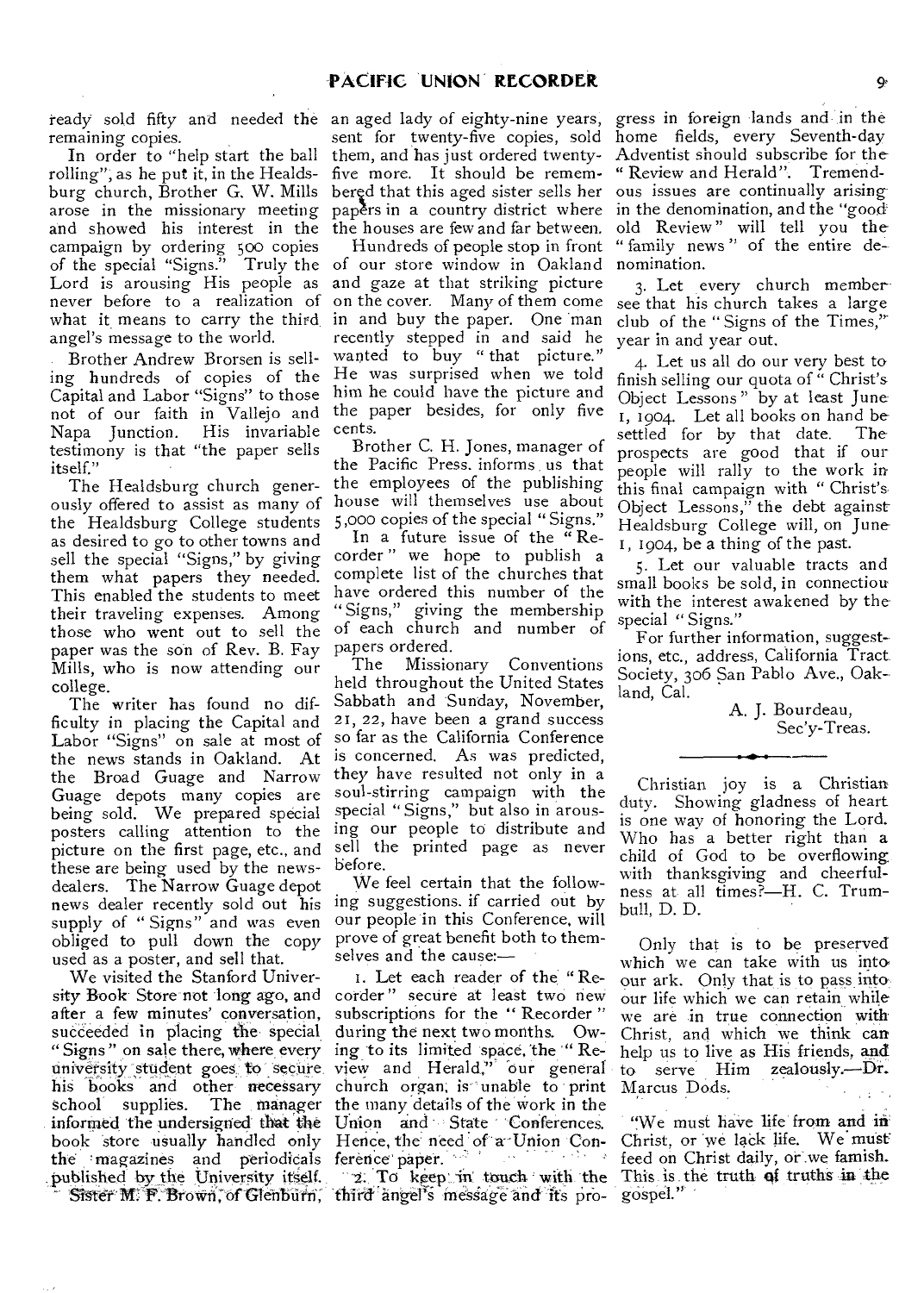#### 10 **PACIFIC UNION RECORDER**



Procrastination is the thief of time. Year after year it steals till all are fled, And to the mercies of a moment leaves The vast concerns of an eternal time. *— Young.* 

#### **Extracts of Letters from Small Sabbath-Schools**

"The children in our Sabbathschool are much interested in their lessons, as you would note could you hear their answers during the review. We are all of good courage. Our school is not very large, but the Lord is blessing those who do attend, and we hope to fight the battle onward and overcome at last."

"There are but five or six members of our school, but we are sure the Lord meets with *us.* We have a meeting every Sabbath and are trying to make it as instructive as possible. Pray for our little company."

"We have a small Sabbathschool here and you have no idea how we enjoy getting together for the study of the blessed Bible. We are all of good courage. Remember us in your prayers.'

#### FROM ISOLATED ONES

 $\cdot$  "I can assure you that your interest in the isolated ones is much appreciated by them. We have made it a practise to study the lessons each Sabbath and have lost none of our interest in the truth. We try to keep pace with the message as well as we can under the -circumstances. We take the " Re- -view," " Signs," " Life Boat," and several other of our papers. As Lord and do His will, unstained we have opportunity, we call the from the world. Pray for us." -attention of others to the truth which we hold so dear. We pray daily that the Lord will help us to letters I have received. My soul reflect the light upon those with whom we come in contact. Again -thanking you for your interest, and :asking to be remembered in the prayers of God's people, I remain,

"Yours for the Master."

dition, it is good. I have no in- with the psalmist, "From the ri- will be a special song by some

tention whatever of giving up my trust and hope in the Master. On the contrary, I am trying to see what I can do for the salvation of my fellow creatures. I have just started taking subscriptions for the "Life Boat" and shall soon begin on the " Signs." I would like to see that excellent paper in every home. May the Father's richest blessing rest upon all of His servants who are striving to do His work."

FROM THE YOUNG PEOPLE

"Your kind, encouraging letter was received a few days ago. It did my heart good to know that there are some more young people's bands being organized. We can not have one here as there are no young people in our church. When we know that probation will soon close, and there will be no more hearing or answering of prayers, we should be up and doing work for Jesus. It is my intention to fit myself for service in the Father's work." •

"It does me good to hear from one of like faith, for I am the only one in our family who -keeps the Sabbath. There are only a few of us here, but we meet each Sabbath and study the lessons. We pray that our example may be so near the divine Pattern that others may see we are trying to follow Christ. Pray for us that our school may grow, and that we may be shining lights."

"I will now answer your letter which I received the other day. My sister and I were baptized this summer, but my papa will not let my brother go to Sabbath-school any more. **Iwant** to live for the

#### (Age, 13 years.)

These are short extracts from is rejoiced to hear from these isolated ones, and I have enjoyed their correspondence very much. I trust that all the brethren and sisters will remember them in their petitions to the Father. I feel to thank the

sing of the sun unto the going down of the same the Lord's name is to be praised."

Mrs. Elthea Smith, Corresponding Educational Secretary Western Oregon Conference.

#### **Report of the Sabbath-School Department of the Western Oregon Conference**

#### 'For Quarter Ending September 26, 1903

Number of schools, 53. Of this number 7 are family schools. Present membership, 1,186. Average attendance, 973. Number of classes, 169. Number in *senior* division, 517, junior, 164; intermediate, 138; primary, 179; kindergarten, 128. Amount sent to missions..............\$34 $I$  42 Amount sent to orphans 35 76 Total expenses 84 53 Total contributions during qtr.....\$461 71

Mrs. Elthea Smith, Secretary.

#### **Young People's Meeting**

The St. Clair Young People's Society has, this winter, been holding two meetings a month. The church officers have kindly allowed the time after Sabbath-school for these meetings as the young people can not come again in the afternoon.

The interest seems to be growing both with the younger people and also with the older ones who remain to listen and sometimes take part in answering questions We have but a few young people; but there are now about as many children who are not Adventists, attending and taking an active part.

"In regard to my spiritual con- Lord for these testimonies, and say, a short scripture reading, or there We have followed the study of the reformers, outlined in the " Instructor," and it has proved *very*  helpful. However, we attempt the study of only one character each Sabbath. The subject is divided into topics and several of the members read sketches or relate incidents in the life of the reformer considered. For books of reference we have the "Great Controversy " and "Ecclesiastical Empires." Sometimes one young person gives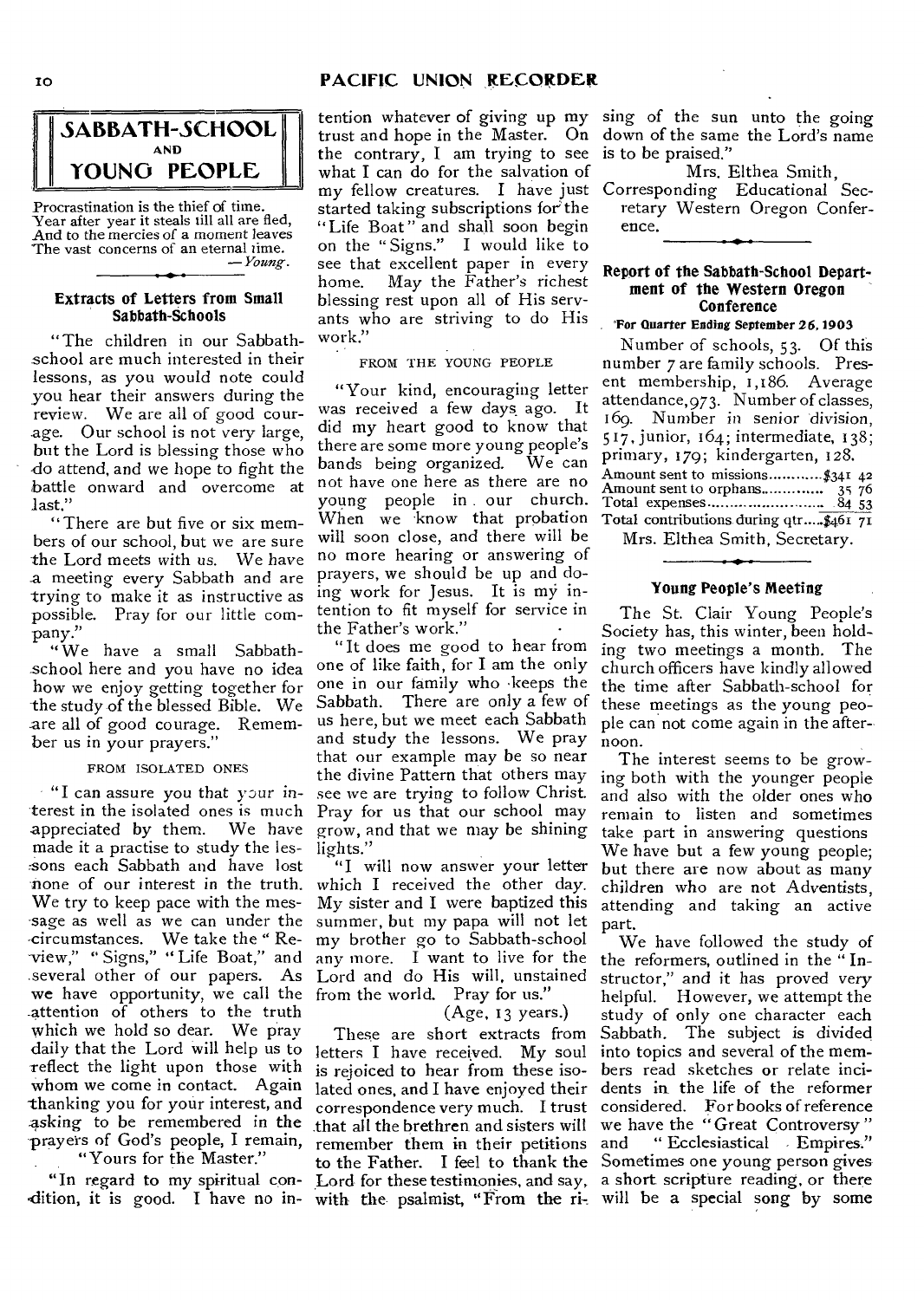member, or a recitation bearing upon the subject.

One young girl has an unusual, though uncultivated, talent for reproducing portraits, so, as we study each character, we have a picture of the face to look upon, perhaps seeing it in the dim light of a prison cell. The pictures help to make the characters seem more real, and inspire a deeper interest.

Pray for us, that by these lessons the children and youth may be led, not to self exaltations, but to see the beauty and strength of the character of Christ as revealed in His servants.

Ivie A. Cushman. St. Clair, Nevada.

#### Good News

Sabbath-school workers everywhere will be glad to know that, in harmony with the recommendation passed at the last General Conference, the publication of the 'Sabbath-School Worker" will be resumed, beginning with January, 1904. The first number will be of real value to all Sabbath-school teachers and officers, and to parents who hold family schools. Besides notes on the lessons, there will be begun in this number a series of illustrated articles on "Blackboard Drawings for the Sabbath-school," written by a practical artist; an excellent letter from a sister who has been conducting a family Sabbath-school with her children during the last year, describing the way the lesson is studied, the enthusiasm manifested, and the influence the school is having in the family; and other features of special.interest.

The "Worker is published by the Review and Herald Publishing Association, at the extremely low price of twenty-five cents a year, in clubs of two or more. Single subscriptions, thirty-five cents. Orders may be sent through the State Tract Societies, or directly to the office of publication, 222 North Capitol Street., Washington, D. C. Mrs. L. Flora Plummer.

"Hold fast that which is good."

الحاليهم الحيومية



#### Learn a Little Every Day

Little rills makes wider streamlets, Streamlets swell the rivers' flow;

Rivers join the mountain billows, Onward, onward, as they go;

Life is made of smallest fragments, Shade and sunshine, work and play;

So may we, with greatest profit, Learn a little every day.

Tiny seeds make plenteous harvest, Drops of rain compose the showers;

Seconds make the flying minutes, And the minutes make the hours;

Let us hasten, then, and catch them, As they pass us on the way,

And with honest, true endeavor, Learn a little every day.

Let us, while we learn or study, Cull a flower from every page;

Here a line, and there a sentence, 'Gainst the lonely time of age;

At our work or by the wayside, While we ponder, while we play. Let us thus by constant effort

Learn a little every day.

-Selected.

#### The Union Oregon Church School

A church-school report has been received that is so encouraging I wish to pass it on. One of the most noticeable points is the evident interest taken in this work by the parents, twenty-three having visited the school during the past month.

There are twenty pupils in attendance, and others are being added. The third angel's message to all the world in this generation, is the key-note of the work. They have taken fifty of the special number of the "Signs," which they expect to sell in the city.

The children are deeply interested in their Bible study. Two of the boys, aged nine and twelve, recently gave creditable Bible readings before the school on the subjects, "Christ's Second Coming," and "Is the First Day of the Week the Sabbath?" without any help save the lessons they have been having in school.

The Lord has said that the children taught in the church schools will give the message just before probation 'closes, and surely the children who are trained in this

way can do it when the Spirit of God comes upon them.

Let *us* all remember these schools as we seek the Lord during the coming week of prayer.—Mrs. J. L. Kay, in the Reaper.

#### The Grammar of Christianity

A certain learned Hindu was studying English grammar and the principles of Christianity at the same time. Concerning the latter, it seemed difficult for him to come to a decision. To a missionary who had won his friendship he confided that the religion of Jesus was good and pure and beautiful, and while at times it fascinated him, there were times when it made him gloomy and sorrowful.

One day he came to the missionary looking radiant. "I want to be a Christian!" he said eagerly. "I was wrong to think your religion could make a man unhappy! Oh, I see it now as something to inspire one with hope! The grammar of Christianity is cheerful!"

"The grammar of Christianity!" repeated the misionary, somewhat puzzled.

"Yes, the grammar. Your wonderful grammar is a great explainer. You know I am studying the tenses now. There is the present tense. First person, I am; Second person, Thou art; Third person, He is."

The missionary nodded.

"And you have a past tense. First person, I was; Second person, Thou wert; Third person, He was."

"Yes, that's right," said the missionary still unenlightened.<br>"Exactly. Well, I forg

Well, I forget not these two tenses when I open my New Testament. To-day I read this: The Son of man is come to seek and to save that which was lost.' Ah, the light broke on my soul with that little word is! Is come! Salvation is in the present tense, and salvation is Christianity! Jesus is always saving! And then—as to the lost! How beautifully the tense changes! It isn't, is lost, but was lost! The

Decimal Control

الجامعة الوالية متعالى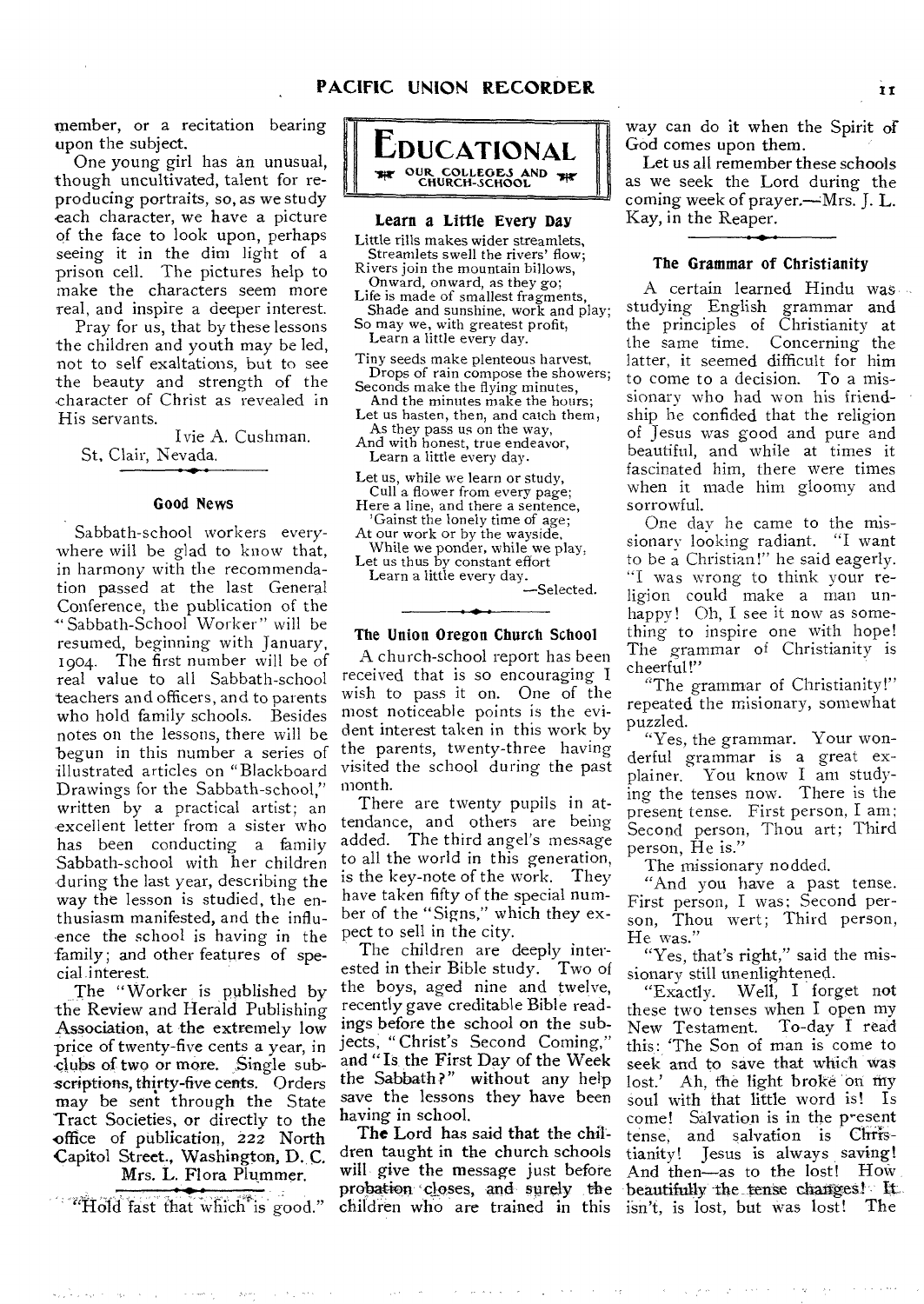past tense! See! Oh, how significant! Oh, how hopeful! The Manor, Miss Nellie Clark (Inpast tense puts the trouble, the tustrial School). sorrow, the loss, and the sin all behind in time, to be buried and forgotten! 'The Son of man is come to seek and to save that which was lost.' "-Selected.

#### Church School Directory

Schools and teachers as follows:—

#### CALIFORNIA.

Eureka, Miss Luella Reed; Alton, C. L. Taylor; Healdsburg, G. E. Johnson, Miss Anna Elder, Miss Ora E. Edwards; Santa Rosa, S. H. Bond; Petaluma, Miss Agnes H. Bingham; Sanitarium, Miss S. E. Peck; Alameda, Miss Lela M. King, 712 Eleventh Street, Oakland; San Francisco, M. A. Leonard, 631 Locust Avenue, Miss Abbie O. Oakes, 2315 Jackson Street; Oakland, Prof. C. H. Hinchey, Miss Mary E. Ferguson, Miss Katie B. Hale; San Jose, E. A. Morton, 843 Orchard Street; Santa Cruz, Miss Mable Robertson; Hanford, Mrs. Mina Mann; Glennville, Miss Lizzie Gregory; Fresno, B. L. Howe, 223 Effie Street, Mrs. Lena Howe, 223 Effie Street; Burrough, Miss Maggie Jorgensen; Red Bluff, W. W. Jones, Box 391; Calistoga, Mrs. L. E. Kenison, Mrs. Calla B. Garland; Stockton, Mrs. Ethel A. Davis, 1123 Flora Street; Reno, Nev., Chas. L. Brown; St. Clair, Nev., Mrs. Ivie Cushman.

California teachers sent to other conferences:—

Riverside, Cal., Miss L. M. Guerne; San Pasqual, Cal., Miss Clara Rogers; NorWalk, Cal., Miss Mable Howell; Roseberg, Ore., W. H. Jones.

#### WESTERN WASHINGTON

Seattle, C. S. Channing, 309 Second Avenue, N.; Tacoma, Miss Mary Kelley, Sixteenth and K Streets; Olympia, Ethel Collett; Mt. Vernon, Greg C. Robinson; Deming. Miss Julia M. Hanson; Colby, Mrs. Nula Cornell; Aber-<br>deen, Miss Maggie Geissler; deen, Miss Maggie Hoquiam, Miss Bertha Gatton; Puyallup, Miss Ruth Watson;

Vancouver, Mrs. Emma Shafer;

#### MONTANA

Bozeman, Claude Conard, Box 193, Miss Teresa Reed, 410 N. Wallace Avenue; Helena, Miss Myrtle Bailey, 108 Grand Street; Missoula, Miss Jessie Boardman; Hamilton, Miss Faye Conard; Great Falls, Miss Jessie Bailey, 812 Fourth Avenue, N.; Pageville, *Miss* Adeline Rouleau; Cora, Miss Luella Haines; Stevensville, Miss Anna Sedgewick.

#### UPPER COLUMBIA

Fruitland, Wm. B. Downs, Hunter, Wash.; Myrtle, Miss Ethel Rush; Natchez Valley, Mrs. B. G. Boorman, North Yakima, Wash., R. F. D. 3; North Yakima, B. G. Boorman, R. F. D. 3; Spokane, S. C. Hanson, 1716 Wash-<br>ington Ayenue: Union, Wm. ington Avenue; Union, Steele; Wenatchee, Miss Martha Cordow; Cambridge, Idaho, Ralph Conard.

#### WESTERN OREGON

Blachley, Myrtle Clark; Dayton, Cora Perkins; Monitor, Jennie Miller; Montavilla, Helena<br>Hughes, Irene Anderson; The Hughes, Irene Anderson; Dalles, Ruby Roberts; Roseberg, W. H. Jones.  $\overline{\phantom{0}}$ 

#### To Church-School Teachers

"How to Punctuate," by Prof. D. D. Rees, of Union College, is a little book that makes punctuation easy for the grammar student. This text was prepared especially for our schools, and has been placed in the suggestive course of study as outlined by the text-book committee of the Educational Conference recently held at College View, Neb. " How to Punctuate " should be correlated with grammar in all the schools of the conference. The book can be supplied by your State Tract Society office. Substantially bound in cloth, forty cents.

"Watch, ye, stand . fast in the faith,. quit you . like .men, be strong."

"Though the cause of Evil prosper, Yet 'tis Truth alone is strong."

## *MEDICAL*  $\mathbb{R}$ 1`1 **ISSIONARY**

#### The San Francisco Church Dispensary

We are sure the readers of the "Recorder" will be glad to learn of the continued and increased prosperity of the dispensary in San Francisco. We know our brethren and sisters have prayed earnestly for the success of this work, and we are certain their prayers<br>have been answered. Sister have been answered. Speedie, who did considerable work along this line several years ago before the establishment of the Hydriatic Dispensary, has returned and taken up the work at the dispensary. Scarcely a day *passes* without some striking proof that her labors are not in vain, and she is able to report opportunities for seed-sowing and missionary work for the Saviour.

Sister Speedie takes note of the more interesting and striking cases, and from these memoranda we take the following instances as typical of the incidents met with from day to day while going about her duties, both at the dispensary and in the homes she visits:—

"I went to call on a family I used to treat, but learned that the mother was dead, and the family scattered. The lady who gave me this information lived near, and was suffering from a sore throat and bad cold. Having obtained permission to apply formentations, I continued them about an hour, then went to the corner drugstore and got a gargle; advised a hot bath and other simple treatments.

"Next day I telephoned and learned that she was better; the day following that, I was told she was, well. This patient seemed very grateful for the help received. Most likely she will prove a stanch friend of our work.

"One lady whom I visited, said to me: 'I like the Adventists because they are a plain people; because they help people physically as well as spiritually. You can not give the gospel to a person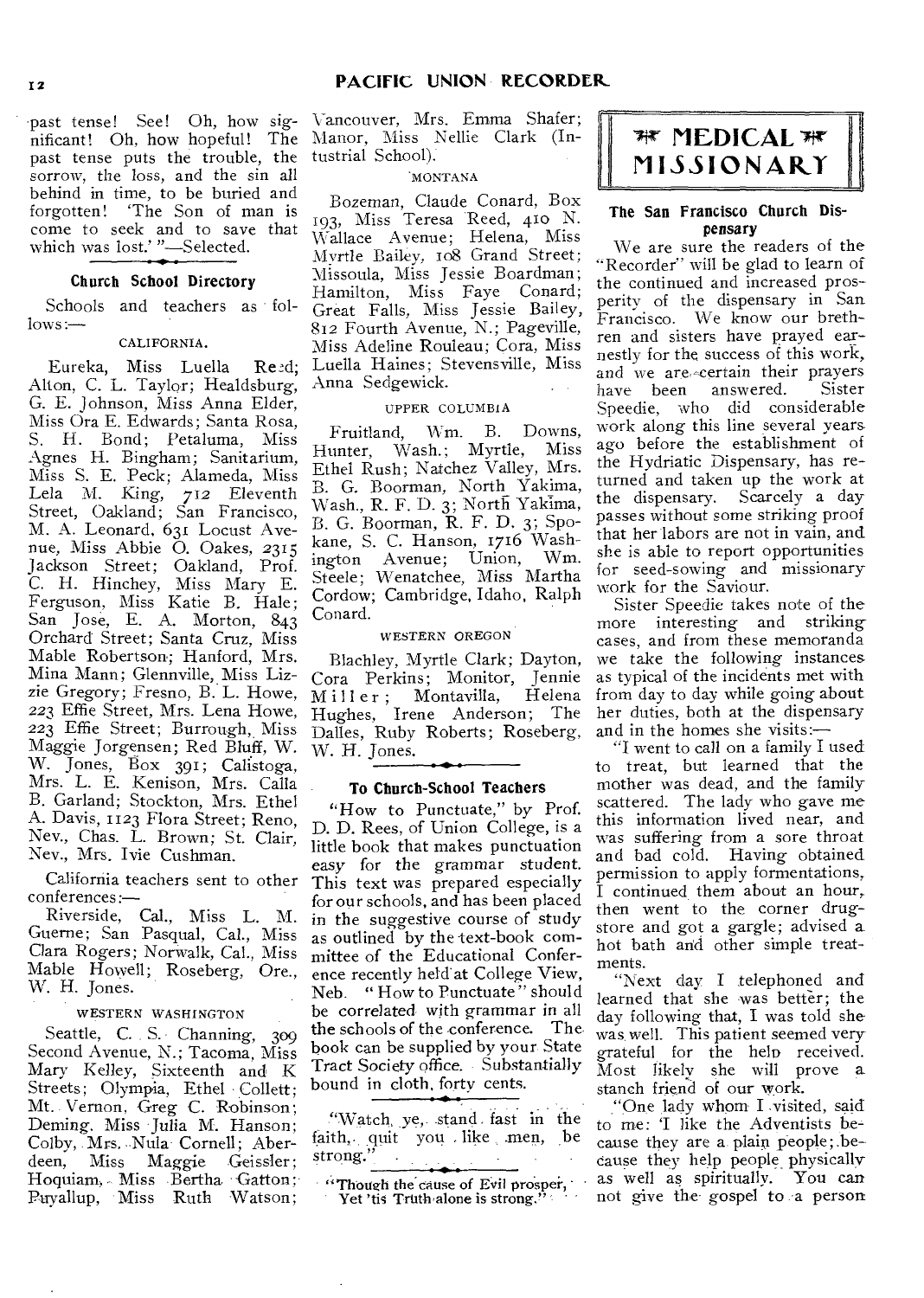with an empty stomach; but feed and courage and strength that I him first, and he will then listen to truth.' This lady has not left her room for several years. When I first met her, nearly three years ago, she was living in a room in a damp basement, for which she paid five dollars a month. I was able to have her removed to a warm, sunny room, at the same price, and for this she is very grateful.

"Another of our patients is a blind woman, who has no other means of support than singing on the street. Last Sabbath she attended the Laguna Street church in company with two or three I that helped her and did her other patients we have.

"Two years ago I moved a poor old woman from a basement so damp that mold had accumulated on her shoes. Last week it became necessary for her to move again, as the landlady was giving up the house. It seemed difficult for me to search for another place for this soul, as all my time is fully occupied; but I asked the Lord to guide me to some place, and on that very day, as I was on my way to the dispensary after my morning visits, I found a neat little room, newly furnished and on the third floor, so situated as to get .all the afternoon sun, and to this she was taken. She is very much interested in the "Life Boat" work, and it may be that through this paper she will accept the truth. She is eighty-three years old, a woman of culture, was left in poverty by her husband's mismanagement, and gets a pension of eight dollars a month. She enjoys my visits and seasons of prayer with her.

"One lady I called on to give some treatment, because she was confined to her room a few days. .She said: `I took treatments at the dispensary three times before you came, and since then I am not the same woman  $I$  was. I used to be so cross and irritable that my husband could hardly live with me. :I worried about our bills so that I made everybody miserable. don't do that any more. My hus-- band\_says something\_ has come Fover me, and I know it is the hope

get at the dispensary.' Next day she said: 'I am of better courage. You people are lifting me up. The influence that fills the place where those treatments are given is worth more than the treatments themselves. I go there feeling so blue and discouraged, and almost wishing to die, and I come away<br>filled with sunshine. My steps filled with sunshine. are lighter on my way home, and the sunshine comes with me, and all in the house feel it.' Then I seized the opportunity to tell her about the sunshine of God's love, and that it was not the doctor nor so much good, but that it was Christ within us, the hope of glory, that He blessed the treatments, and also was blessing her.

"One day a young woman out of employment said to me: 'I am weary of life. I have no home, nobody to love me, no one to care for me. I have a little money saved, certainly, but if I don't get work soon it won't last long. What shall I do? Why should I want to live?' May God help us to be a real comfort to this soul, and to the many others we meet from day to day.'

We appreciate very much the sympathy and co-operation of our brethren which made the establishment of the dispensary possible. We appreciate the kind cooperation of the California Conference for, the financial help they have given in paying the salary of Sister Speedie, the nurse, and in otherwise assisting us with a part of the services of Dr. Brighouse. The efforts that have been put forth the past year are beginning to show fruit, and the readers of the "Recorder" may expect to hear more from the dispensary from time to time.

W. S. Sadler.

God has created the mind buoy-<br>it, elastic, hopeful. He leads ant, elastic, hopeful. men to think of recovery and success, rather than to anticipate disaster and defeat. He has thus said to every man,. not in distinct vision, yet really, "Be ,of good cheer."-A. Barnes, D. D.



' Thou shalt be served thyself in every sense Of service which thou renderest."

#### **THE BOOK WORK**

#### **Western Washington**

| Report for Two Weeks Ending Dec. |    |                      | 4, 1903. |
|----------------------------------|----|----------------------|----------|
| Name. Hrs. Ord.                  |    |                      | Value.   |
| Wm. Furber 39                    |    | 3                    | \$750    |
| A. H. Booth47                    |    | 6                    | I7 75    |
| G. B. Collett 82                 |    | 17                   | 46 75    |
| F. P. Wright 43                  |    | 4                    | 12 50    |
| Mabel Butler 37                  | ä, | 13                   | 33 75    |
| Ada Greenleaf29                  |    | $\mathbf{2}$         | 525      |
| Ada Burch 30                     |    | $\mathbf{2}$         | 550      |
| Anna Pound22                     |    | I                    | 250      |
| Carrie Ham                       |    | $\ddot{\phantom{0}}$ |          |
| Myrtie Butler                    |    | $\cdots$             | .        |
| Total319                         |    | 48                   | \$13150  |
| Miscellaneous Sales              |    | $\dddotsc$           | 59 30    |

#### **Special "Signs" Work**

We are having good experiences with the Capital and Labor number of the " Signs." One sister writes from Roseburg: "I sold ninetyfour Capital and Labor "Signs" in four hours." An old brother writes from Milwaukee that the twentyfive copies he first ordered are all<br>gone. "Send me fifty more im-"Send me fifty more immediately. The Lord is blessing my humble efforts." He sends in an order for another twenty-five later. He is also selling quite a number of small books.

One church that ordered 200 "Signs " sends for 30o more.

Still orders are coming in and many of our people and churches are duplicating these first orders. In every instance this is the case where we have held our missionary conventions. All our laborers are taking an active part in the field. Many of our children, young people, and church-school teachers, as well as those older in years, are obtaining a new experience in missionary work as a result of this call to service.

Two little girls are selling hundreds of the "Signs" and the" Life Boat " in Portland.. They came into the office one evening after school and bought fifteen copies of the special "Signs" each. In less than an hour-they came back, their faces all aglow with delight, having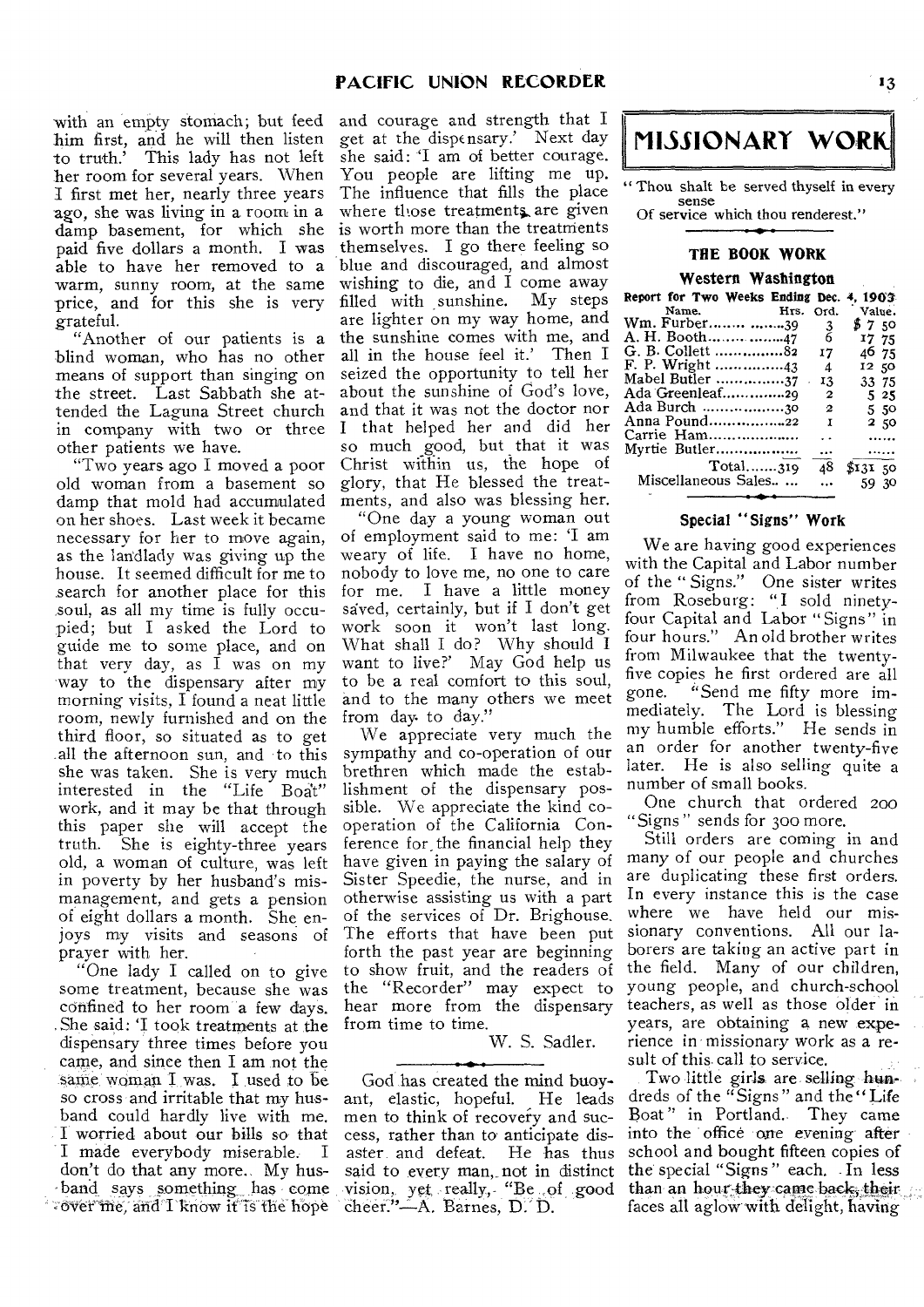sold every copy. They each took with our periodicals, but our tracts, fifteen more specials and returned pamphlets, and trade books should in another hour with these sold have due attention. Now, just wanting more, but to their disap-now, is the time to work. It will pointment found the office closed. soon be too late. However, they came in next day again, ready for work. They said: Society for further information. " We never get discouraged if people refuse to buy our papers. We just keep going right on."

give many other experiences that our people are having in this grand time to reading. It is our privrally, but I am, at present, improving the moments while waiting for our books. a train in the southern part of the smaller books, such as contain I are working in the interest of the sold. special "Signs" and other mission-<br>ary enterprises. G. W. Pettit. ary enterprises.

#### **One More Appeal**

and is being done with the Capital and Labor number of the "Signs issued, "Our Paradise Home." It of the Times." The Pacific Press presents in a brief, expressive, earnreports that orders for over 500,000 est manner, the plan of salvation, copies have already been received from paradise lost, to paradise re-(December io), and they are still gained. Though it is not yet four coming in at the rate of about 25,- months old, nearly thirty thousand 000 per day.

appeal in behalf of the regular with the reading of its thrilling issues. The "Signs" has been truths. designated as our "Pioneer Missionary Paper," and it is stated that youth, and children should sell " our papers are doing a greater this messenger of truth by thouwork than the living preacher can sands. It *can* be used by our cando." This being the case, an earnest effort should be made to secure volumes. Who will engage in the subscribers for the regular issues. work immediately? Can not you, The "follow-up plan" which has reader, sell and deliver a large been used so successfully in other number before Christmas? If you lines of business, should be adopted desire to make a holiday present, in our work. The Capital and this little book will make a valua-Labor number is a splendid "entering wedge." Now this should be followed up by a thorough systematic canvass for regular subscribers.

We are glad to know that a wave  $50$  cents. Board, 25 cents. of enthusiasm is sweeping over our people in the matter of circulating our literature. Never before has there been such an awakening. We believe this is due largely to the splendid missionary conventions recently held. Now let us keep the ball rolling. Not only should thorough work be done

Write at once to your Tract

#### **A Rare Opportunity for Service**

If I were at the office I could the year in which the evenings are conference, where Elder Burg and present truth for this time, can be We have reached the period of long, and multitudes will devote ilege to supply many of them with Thousands of our

A splendid work has been done one that forcibly presents the But we now wish to make an have been cheered and warmed Within a few weeks many books will be purchased and presented to friends as holiday gifts. An excellent one for this purpose, and message, is the book recently have been sold, and many hearts

> Many of our brethren, sisters, vassers as a help when selling larger ble one.

> It is a subscription book, and gives a large discount to agents. It is nicely illustrated by original engravings. Two bindings. Cloth,

Address the State Tract Society. found out.

the laborers are few; pray ye therefore the Lord of the harvest, that He would send forth laborers into His harvest." Luke 10:2.

#### **Seven Weeks Free**

All new subscribers for the Now, just "Youth's Instructor" who send seventy-five cents for the paper for the year 1904, will receive free, the last seven papers of 1903.

Thus each new subscriber will get all the articles in the new series for boys entitled "Around the Work-Table" which is now appearing in the paper. These articles tell how to make a Climbing Sailor,. a Weaving Machine, an Electric Machine, a Modern Kite, a Hand Bracket Saw, Artificial Ice, etc.

Send your subscription to-day so that the boys may make these articles and perform the experiments described.

Address your State Tract Society, or " Youth's Instructor," 222 North Capitol St., Washington, D. C.

#### **A Beautiful and Valuable Book**

That interesting book of travel, " By Land and Sea," by Elder G. C. Tenney, has sold its entire edition and has been thoroughly revised and brought up to date. It is *less* bulky than the former, but contains the same amount of matter, and on much better paper. There are 392 pages and about 150 illustrations of superior character, It is interesting, instructive, wholesome, and beautiful, and will make an appropriate gift. It is especially good reading for the young.

It is now issued by the Review and Herald as a trade book with the price reduced to  $$1.50$ , and the usual discount to branches, tract societies, and agents. Order of your State Tract Society.

#### **There Is a Vast Difference**

Between being sorry for sin and sorry because your sin is

"The harvest truly is great, but and *confessing* some other person's Between confessing your sirs sins.

> Between seeing your own faults and seeing some other pers. n's faults.

"Be strong in the Lord." "Fight the good fight of faith."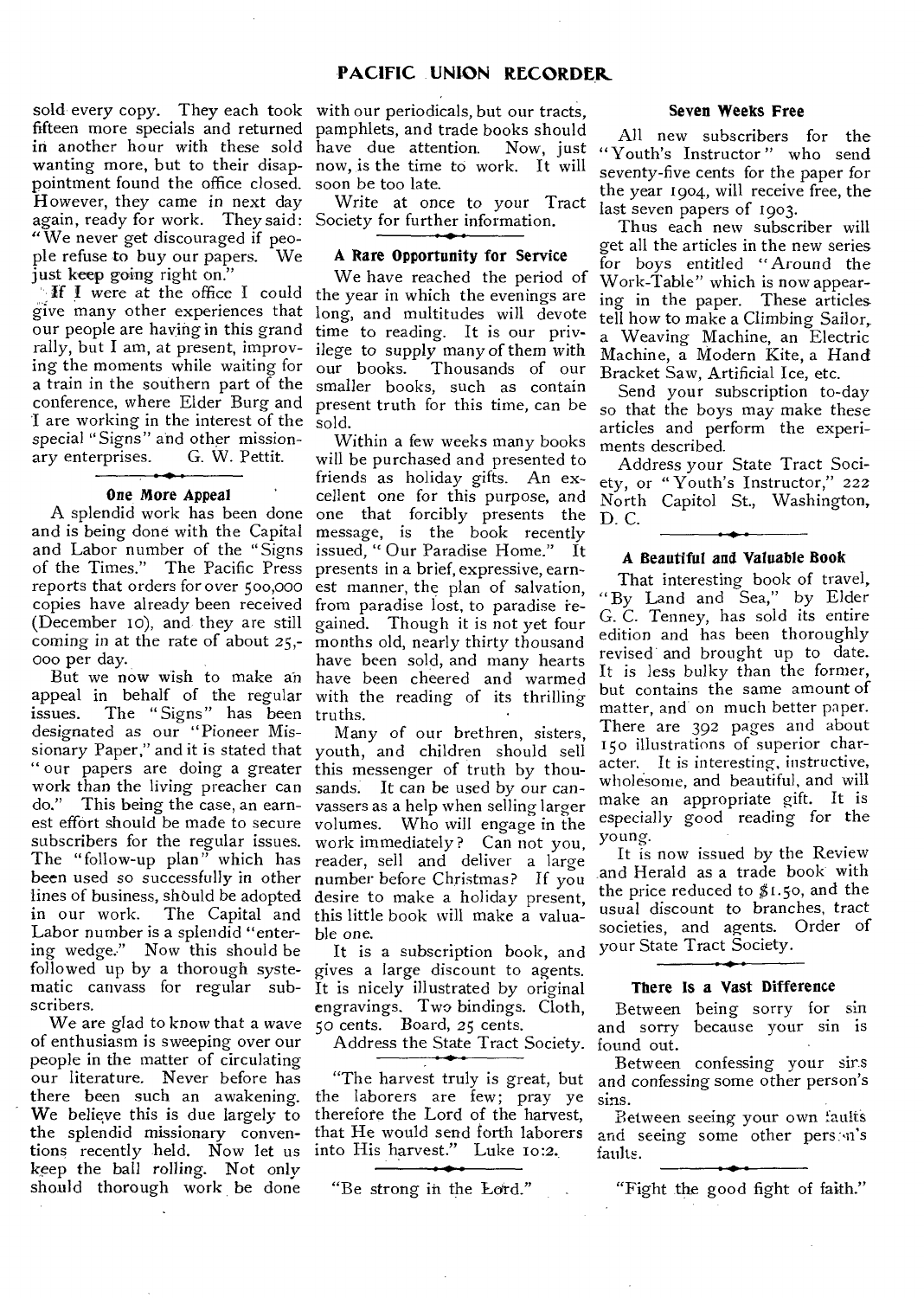## **Decker's New Educational Games**

#### *SIX DIFFERENT GAMES*

# **American Characters Game of States**

## **Bible Characters Game of Cities Foreign Characters Game of the World**

*Each game contains zoo cards and every question is answered by the name at the top of the card* 

26

### AMAZON RIVER.<br>Length 4.000 m. Area of Basin 2.00

Area of Basin  $2,000,000$  sq. m. What is the largest river in the world, being navigable for 2,200 miles, or from the Atlantic to the Andes?

Of what great river is the Para the southern arm,forming the Joannes island? What river has on its banks the most

luxuriant forests, enough to supply the world with useful and ornamental woods? Of what river are the Negro and Ma-

deira tributaries?

In what South American river did Prof. Agassiz find 1,300 species of fishes in 1866 ?

What river is 150 miles wide at its mouth which is directly at the equator? What river receives its water from six

republics ? What American river carries a huge tidal wave for hundreds of miles inland? Along what river are monkeys found

in the greatest numbers and variety ? What river system is connected with  $\big\}$  both the Orinoco and the La Plata?

> *1,000 Questions 75c*  This game is a universal ge-ography and history, covering all the principal countries of the world,ancient and modern, also rivers, mountains, etc.

Game of the World<br>
Facsimile Card<br>
Facsimile Card<br>
Facsimile Card Facsimile Card Facsimile Card

#### —53—

#### ROGER WILLIAMS.

Born 1599. Died 1683.

Who founded the State of Rhode Island and laid out and named the city of Providence ?

Who was the first Baptist preacher in America, and is called the "Apostle of Toleration" ?

Who built the oldest church in New England, now standing in Salem?

Who was persecuted by the Puritans because he claimed thatCivil !magistrates should not punish for religious offenses?

Who was banished from Mass. for his opposition to thePuritantheocracy and established a democracy ? Who founded a colony, the first place

in the world where complete liberty of conscience was established ? What early reformer said, "Man is responsible to God alone. No person has a right to meddle in matters of human conscience"

*700 Questions 75c 700 Questions 75c*  Invaluable to the student of A great aid to the student of American history, dealing with 100 and American history, dealing with 100 acters are statesmen, soldiers, prominent Bible characters For guarantee to the student of<br>American history. The char-<br>acters are statesmen, soldiers,<br>writers, inventors, scholars, and reformers.

Bible Characters Facsimile Card  $42<sup>1</sup>$ 

#### DAVID.

*Reigned 1055 to 1015 B. C.* 

- WHAT king was a shepherd in his youth, and slew the giant Goliath? Sam. XVI, 11; XVII, 50.
- WHAT statesman, warrior and poet was said to be a man after God's own heart? I Sam. XIII, 14.
- Wno was the founder of the royal family which continued until the downfall of the Jewish state? Matt.<br>I, 17.

WHO wrote many of the Psalms, and was called "The Sweet Psalmist of Israel"? If Sam. XXIII, 1.

Who said, "The Lord is my Shep-<br>herd, I shall not want"? Psa. XXIII, 1.

WHO conquered the city of Jerusalem, made it his capital, and extended his dominion from Egypt to the Euphrates? II Sam. V, 5,7 ; viii, 3.

Who wrote, "The fool hath said in<br>his heart, There is no God"?  $_{\text{Psa}}$ <br> $_{\text{XIV},1}$ .

"I know of nothing else so well calculated to combine innocent pleasure with the learning of useful facts from history, biography, geography, and the Bible, as the Educational Card Games for which Mrs. R. W. Miller is an authorized general agent."

GEO. W. RINE, Healdsburg College

"I take pleasure in heartily recommending Decker's New Educational Games. These games are a<br>source for much useful instruction and information. . . . The dull boy who takes little interest in his<br>geography or history lesso let slip from him. . . . In the long winter evenings, when the family are assembled around the fireside, they are a source of much profit and amusement. To the Bible student the set of cards on Bible characters will be found very valuable."

J. S. OSBORNE, Supt. Church Schools, Cal. Conf.

Any of above games sent on receipt of price. 1 game 75c; 3 games \$2.00; entire set of 6 \$3.50

*We want agents at once in every locality for Christmas trade. Liberal commission, pleasant work, good income*